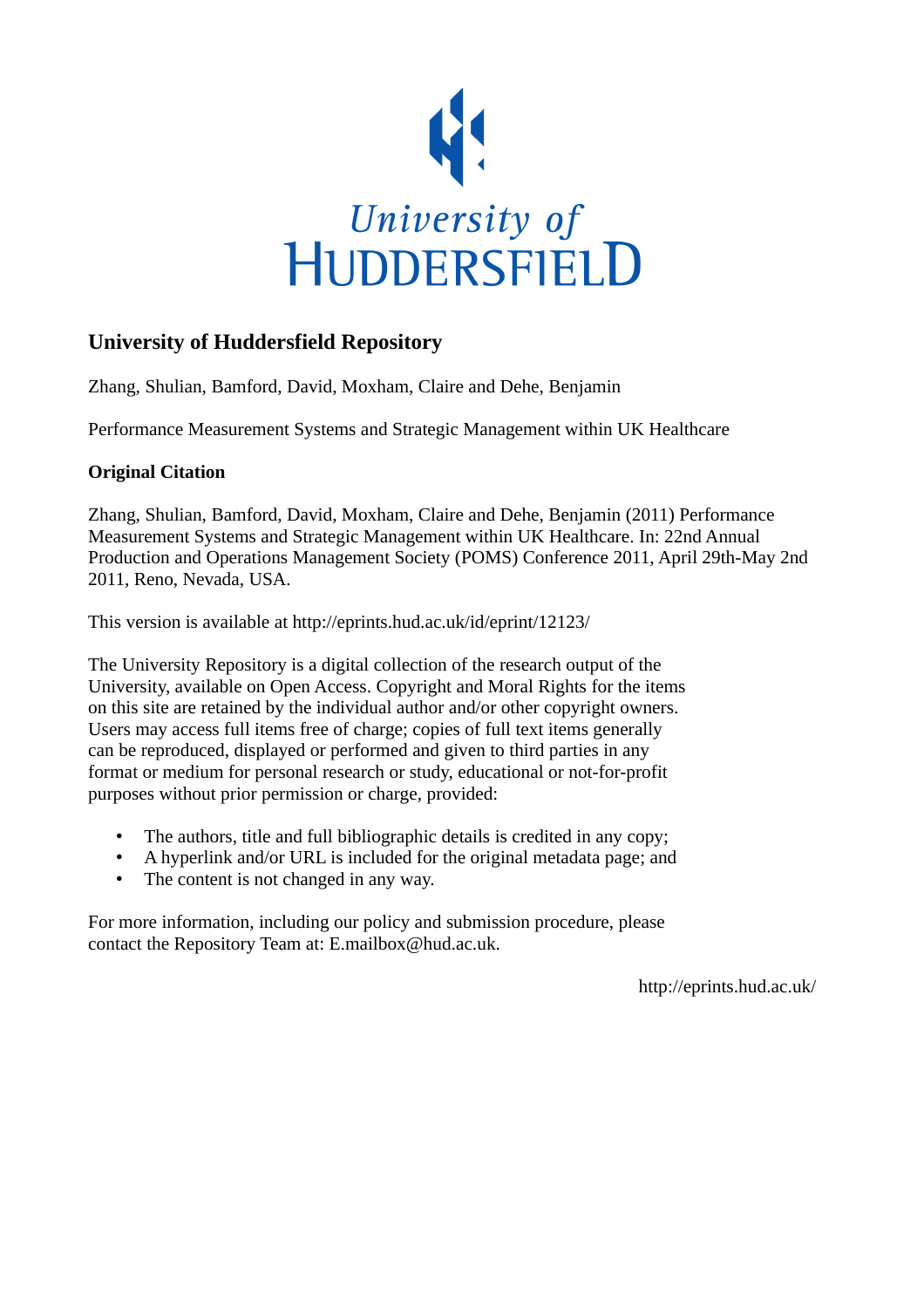## **POMS Abstract number: 020-0245**

## **Title: "Performance Measurement Systems and Strategic Management within**

## **UK Healthcare"**

## **Author Information:**

| Names       | Shulian Zhang            | David Bamford              | Claire Moxham              | Ben Dehe                   |
|-------------|--------------------------|----------------------------|----------------------------|----------------------------|
|             |                          | *corresponding author      |                            |                            |
| Affiliation | Manchester               | <b>Manchester Business</b> | <b>Manchester Business</b> | <b>Manchester Business</b> |
|             | <b>Business School</b>   | School                     | School                     | School                     |
| Address     | <b>Booth Street West</b> | <b>Booth Street West</b>   | <b>Booth Street West</b>   | <b>Booth Street West</b>   |
|             | Manchester               | Manchester                 | Manchester                 | Manchester                 |
|             | M <sub>15</sub> 6PB      | M <sub>15</sub> 6PB        | M <sub>15</sub> 6PB        | M15 6PB                    |
| Tel         | 0161 306 8982            | 0161 306 8982              | 0161 200 3495              | 0161 306 8982              |
| Email       | Shulian                  | David.Bamford@mbs.ac.uk    | Claire.Moxham@mbs.ac.uk    | Benjamin.Dehe@mbs.ac.uk    |
|             | Zhang@mbs.ac.uk          |                            |                            |                            |

## **POMS 22nd Annual Conference**

## **Reno, Nevada, U.S.A.**

**April 29 to May 2, 2011**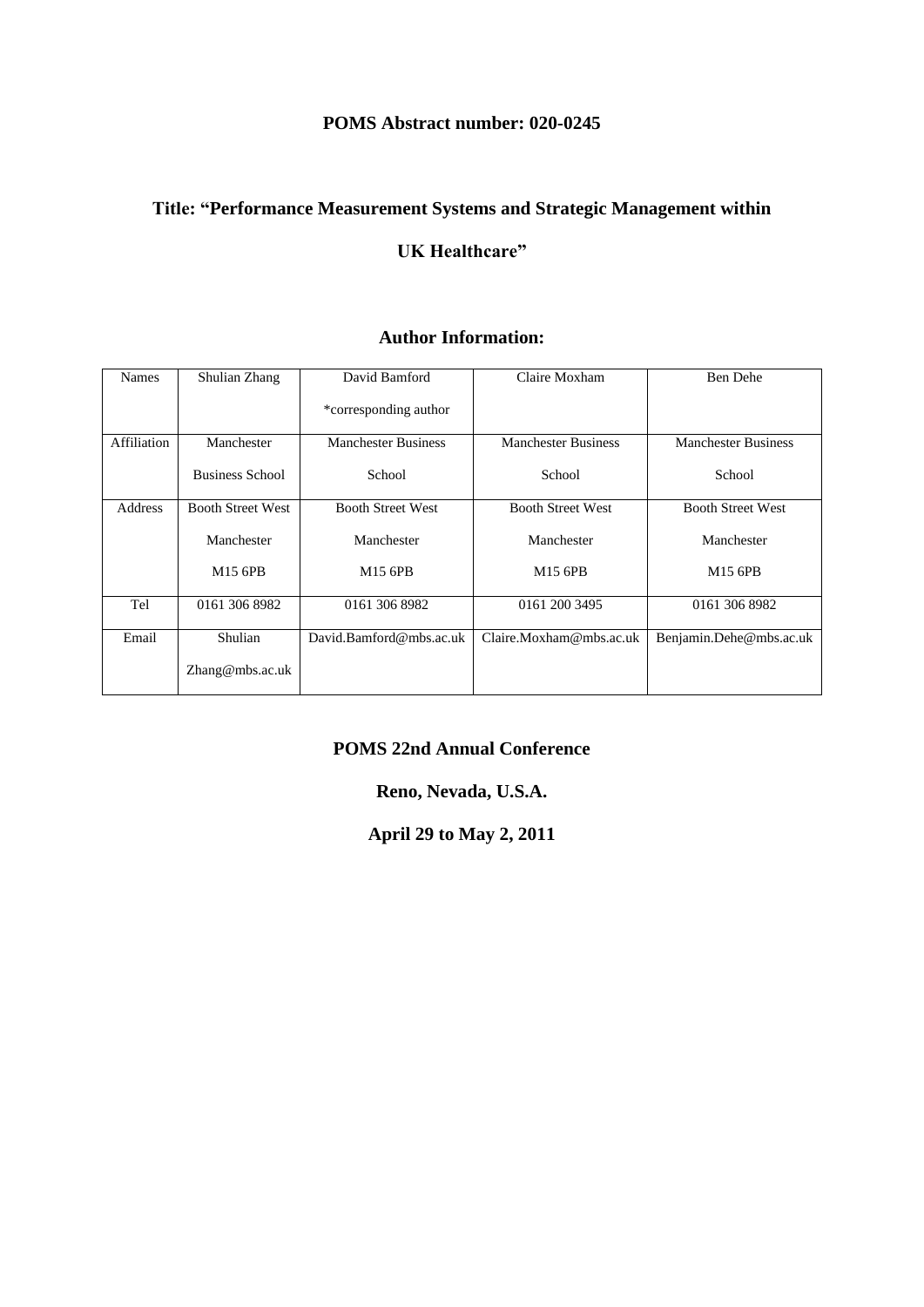### **Performance Measurement Systems and Strategic Management within UK**

### **Healthcare**

### **Abstract:**

*April 2009 was an important period for all National Health Service (NHS) Community Health Services (CHS) organisations as they were formally separated from the commissioning service in the Primary Care Trust (PCT). This had many implications, including the need to establish individual board, develop independent strategy, and set-up autonomous governance. The host organisation was keen to investigate the effectiveness of the current strategy deployment process and subsequently identify areas for improvement.* 

*Our investigation looked into adapting strategy deployment systems such as the Closed-Loop Management Systems (Kaplan and Norton 2008) at NHS CHS organisations which can facilitate organisational needs in the area of strategy deployment. As human capital with the suitable skills is required for any successful implementation of a management system, the researchers expanded the scope by including an assessment of the organisation's readiness for adapting formal strategy deployment systems in terms of management skills levels.* 

**Keywords:** capacity measurement, healthcare, UK NHS

Introduction

Since the introduction of the Balanced Scorecard in 1992 by Kaplan and Norton, the Balanced Scorecard has been successfully applied in government and non-profit organisations, including several health care providers. As a performance measurement system, Balanced Scorecard is no longer a new management tool for us. However, the publication by Kaplan and Norton - The Execution Premium (2008) revealed Performance Measurement Systems such as Balanced Scorecard are no longer the only method to measure performance, but part of Closed-Loop Management system that ensure successful strategy execution by linking strategy to performance measurement systems and operations (Kaplan and Norton 2008). This strategy deployment system guided large corporations such as the Bank of Tokyo, HSBC Rail, Lockheed Martin, and Marriott Vacation Club International to effectively translate strategy into specific operational targets, so employees can link their daily inputs to organisation's strategic objectives. (Kaplan and Norton 2008)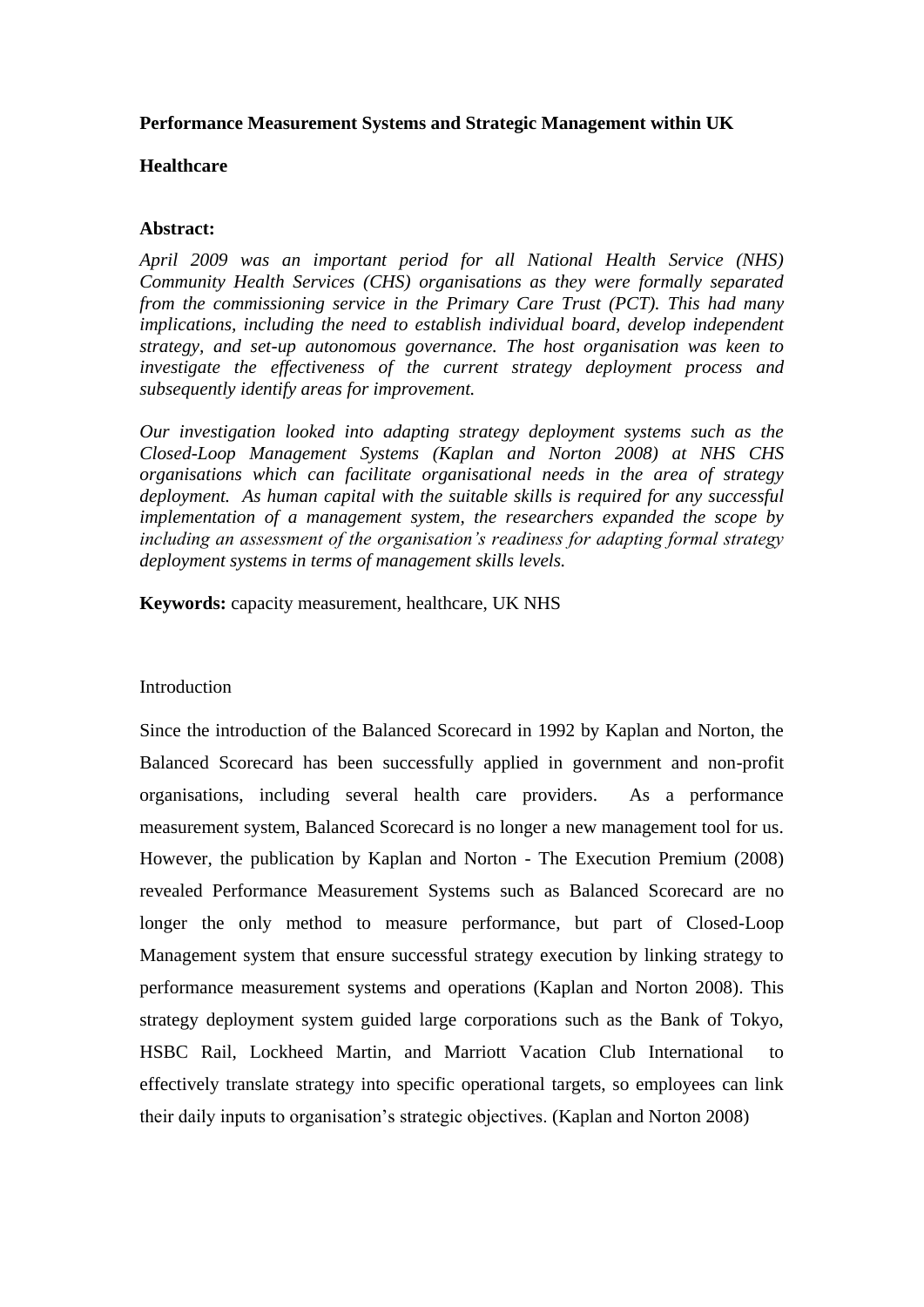In June 2009, the first author of this paper was appointed as a Strategic Project Manager in one UK National Health Service (NHS) Community Health Services (CHS) organisation to evaluate and facilitate strategy deployment within the organisation. April 2009 was an important period for all NHS CHS organisations, as they were formal split from commissioning service in the Primary Care Trust (PCT). This has many implications on CHS organisations, including the need to establish individual board, develop independent strategy, and set up autonomous governance. The research host organisation was keen to investigate the effectiveness of current strategy deployment process and subsequently identify areas for improvements.

This research investigates how adapting strategy deployment systems such as The Closed-Loop Management Systems at NHS CHS organisations can facilitate the organisation's needs in the area of strategy deployment. The necessary human capital is required for successful implementation of any management systems. Therefore, the research scope also included an assessment of the origination's readiness for adapting formal strategy deployment systems in terms of management skills level.

This paper first reviews the available literature then outlines the research methodology used. We then present the findings and engage in discussion before presenting our conclusions and recommendations.

### **The Literature**

Scholars, including Mintzberg, Quinn and Ghoshal recognise that strategy is reviewed differently depending on whether it belongs to the manufacturing sector or the service sector (Mintzberg et al. 1998). Quinn defines strategy as the blueprint to link an organisation's goals, governance and actions together (Quinn 1980). See Diagram 1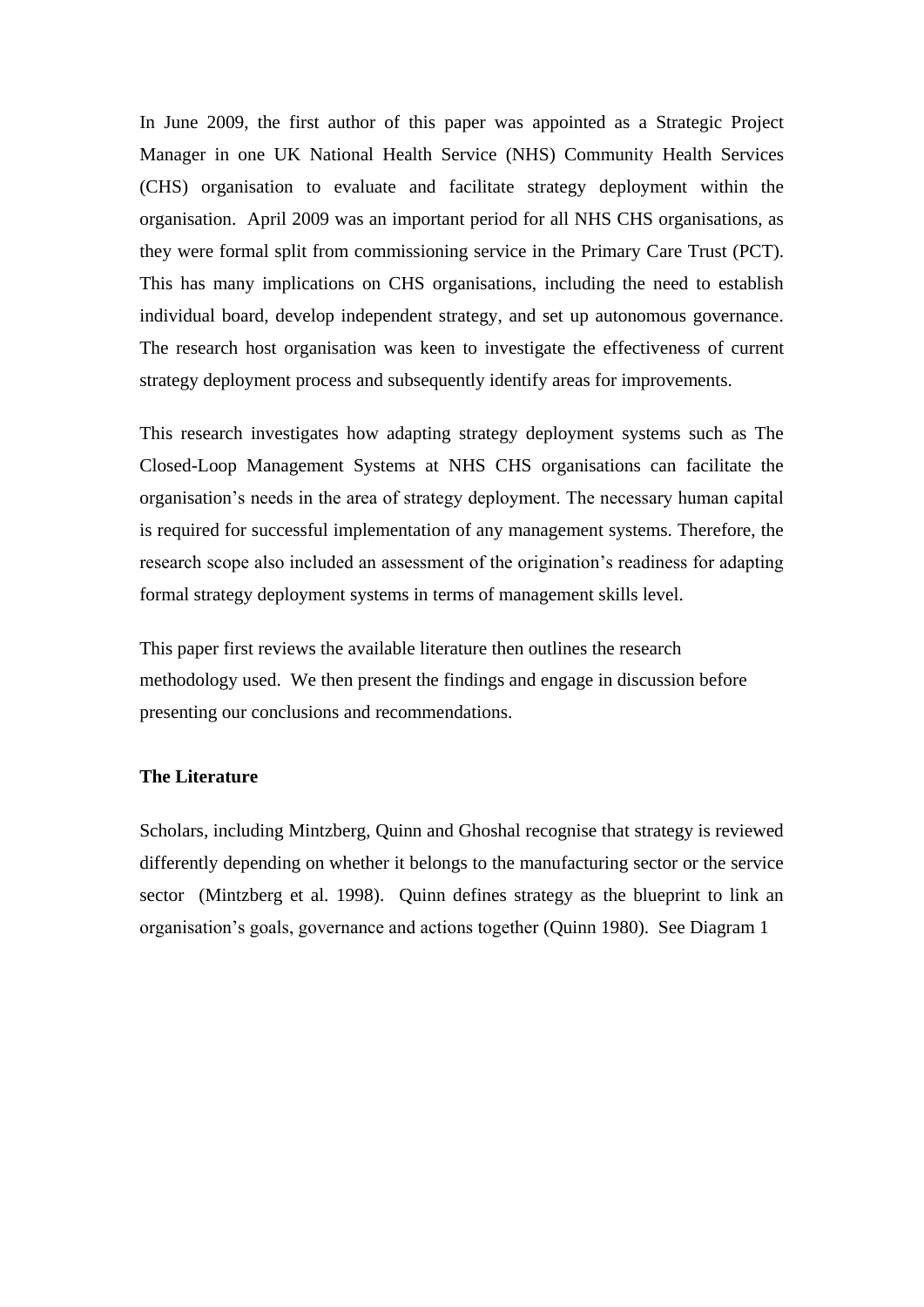

Diagram 1 Strategy as 5Ps – developed by the researcher based on the definition by Mintzberg, Ahlstrand *et al*. (Mintzberg, Ahlstrand *et al.* 2009)

Service organisations have to tackle the fact the services cannot be measured as easily as the outputs from manufacturing organisations. This is mainly because services are variable depending on the customer who receives them or the person who delivers them (Harmon *et al.* 2006). This intangible feature of services makes it even more complicated to measure (Johnson & Scholes*.* 2008).

Johnson and Scholes emphasise that strategy and strategic management is an important issue in industry as well as in public sectors (Johnson & Scholes*.* 2008). The difference is that public organisations usually have a large number of direct and indirect external stakeholders to satisfy, particularly from the government (Johnson & Scholes*.* 2008).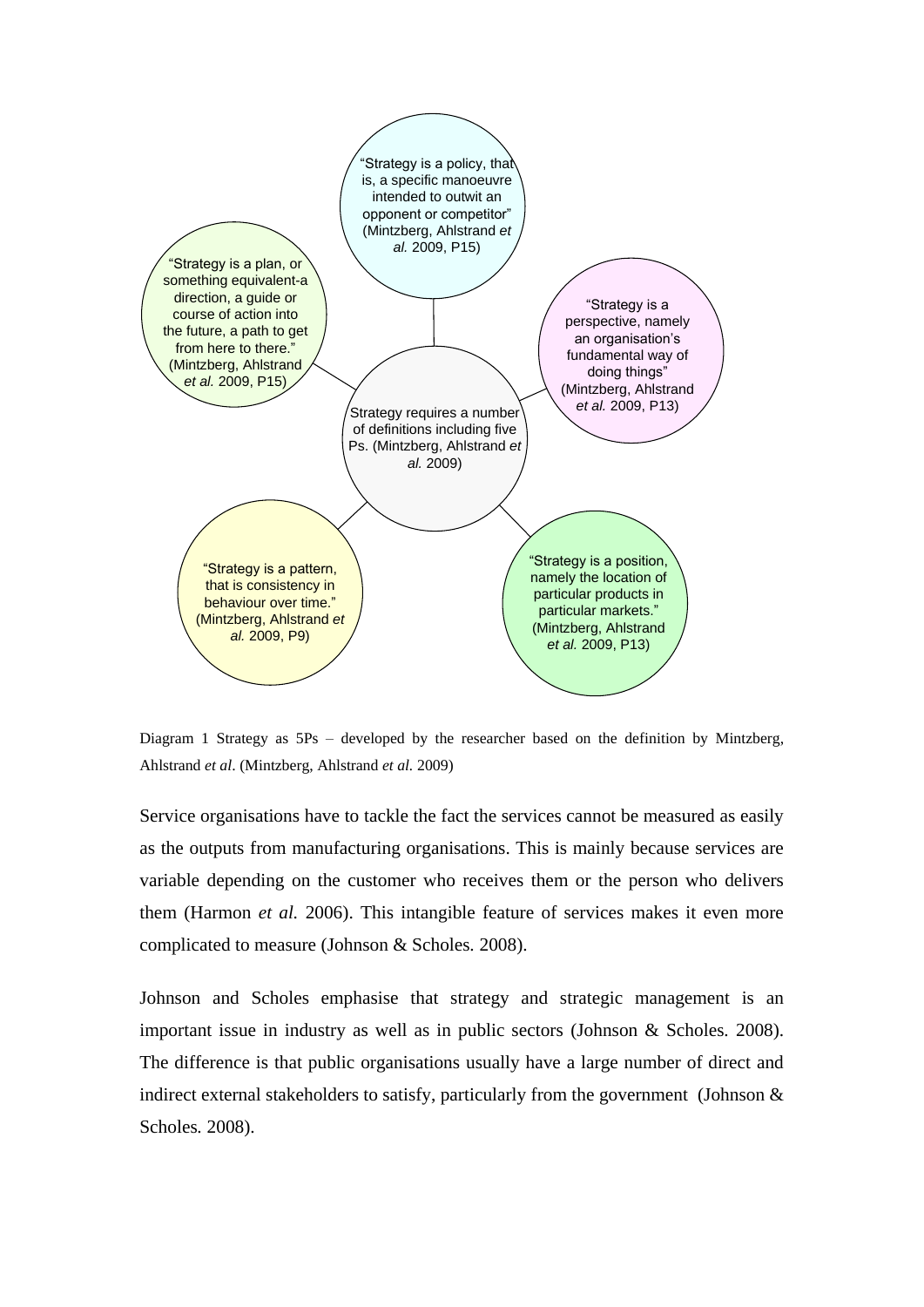Two unique characteristics of the UK health care sector are near a monopoly of provision and funding sourced from taxation. These impose some restrictions on its strategic options, for example, they might not be able to choose to be specialised as they are obliged to provide a wide range of services (Laing and Shiroyama 1995; Johnson, Scholes *et al.* 2008).

Warnock and Grant remark that the ultimate purpose of an organisation's existence is to create value for its shareholders. The objective of strategy is to transform multiple inputs and options to achieve an organisation's strategic goals and objectives (Warnock 2000; Grant 2008).

Kaplan and Norton reinforce the importance of strategy by stating that process improvement can reduce costs and improve quality by delivering operational excellence. However, the improvement results are unlikely to be retained without a robust strategy to provide the organisation with an inspirational vision and direction (Kaplan and Norton 2008c).

The 2009 Management Tools and Trends Survey conducted by Brain & Company reveals that Strategic Planning remains as one of the most popular management tools even during today's economic downturns when many large organisations focus on cost cutting (See Table 1).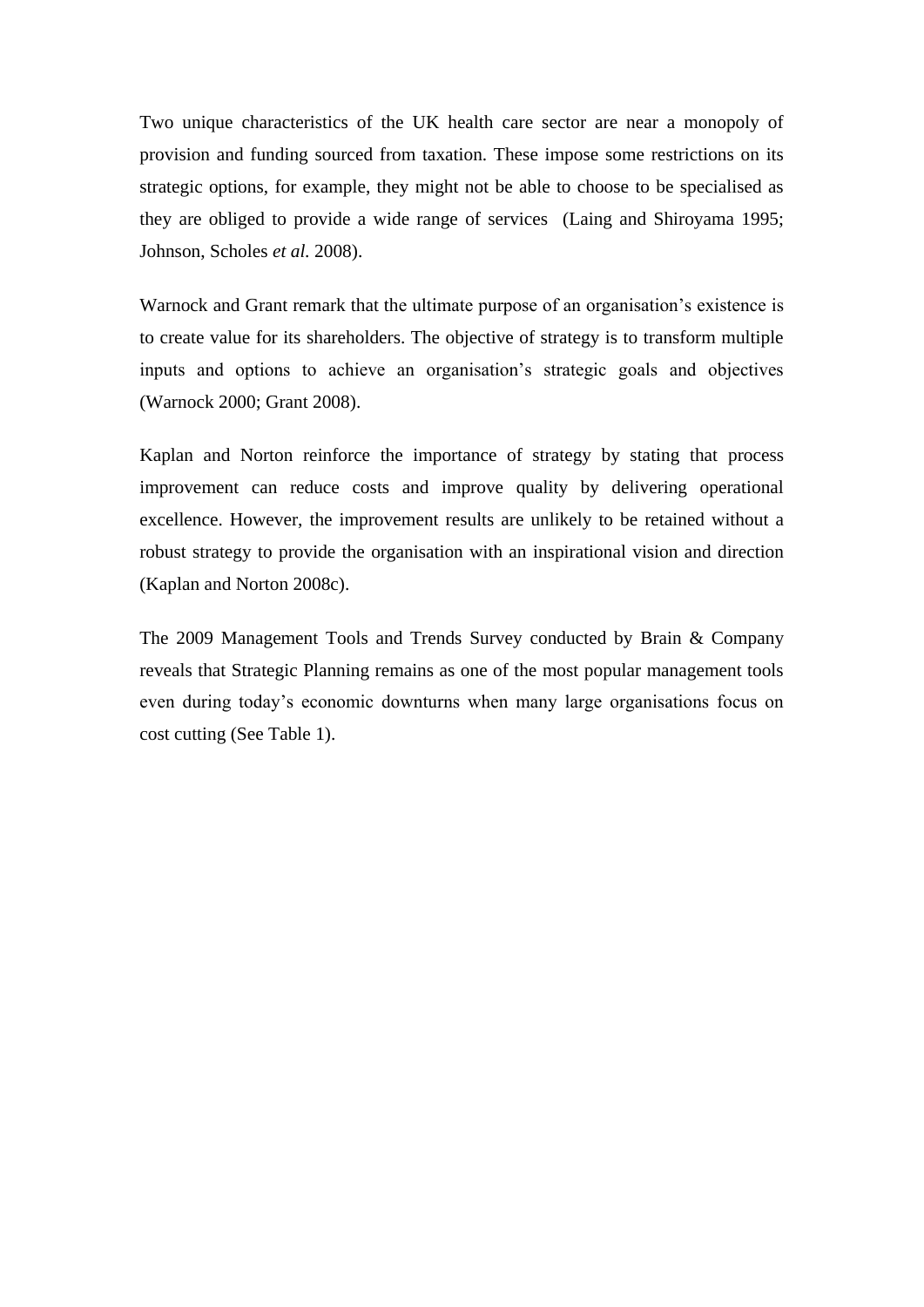| Top 10 management tools 2009<br><b>Usage</b> |                                         |     |  |
|----------------------------------------------|-----------------------------------------|-----|--|
| 1                                            | Benchmarking                            | 76% |  |
| $\overline{2}$                               | <b>Strategic Planning</b>               | 67% |  |
| 3                                            | <b>Mission and Vision Statements</b>    | 65% |  |
| 4                                            | <b>Customer Relationship Management</b> | 63% |  |
| 5                                            | Outsourcing                             | 63% |  |
| 6                                            | <b>Balanced Scorecard</b>               | 53% |  |
| $\overline{7}$                               | <b>Customer Segmentation</b>            | 53% |  |
| 8                                            | <b>Business Process Reengineering</b>   | 50% |  |
| 9                                            | <b>Core Competencies</b>                | 48% |  |
| 10                                           | Mergers & Acquisitions                  | 46% |  |

Table 1: Top 10 management tools 2009 – source: 2009 Management Tools and Trends Survey by Brain & Company (Rigby and Bilodeau 2009, P3)

However, there are some reservations about strategy deployment systems. Kare-Silver remarks that managers are not satisfied with current available tools and always prefer tailored tools for their specific needs (Kare-Silver 1997). Knott continues with this argument by stating that strategy tools can only be used as a direction for management decision making and cannot provide a systematic roadmap (Knott 2008).

The importance of performance measurement has been a key topic in both industry and academic research areas. Eccles correctly states "what gets measured gets attention, particularly when rewards are tied to the measures" (Eccles 1991, P131), while Kaplan reiterates the importance of performance measurement by stating "what you measure is what you get" (Kaplan and Norton 1992, P71). Mintzberg supports these remarks by indicating that performance framework can assist an organisation in translating high level strategies into measurable targets, therefore enabling employees to align their daily activities with corporate strategy (Mintzberg, Quinn et al. 1998) .

As is illustrated in Diagram 2, a survey of 113 worldwide organisations conducted by the conference Board for A.T. Kearney, Inc in 1999 shows that linking formal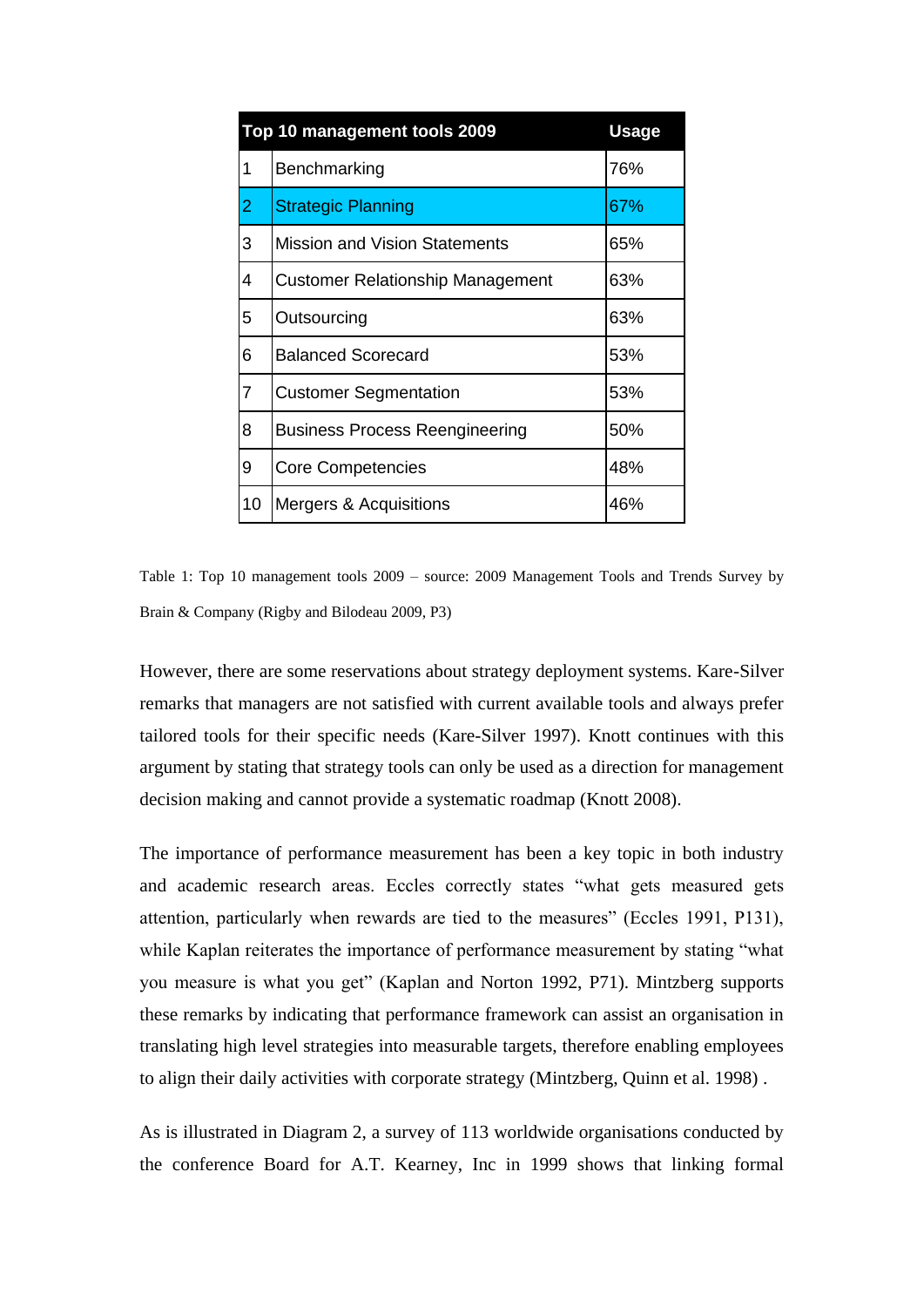performance management systems to strategy can deliver better financial performance (Kaplan and Norton 2001d).



Diagram 2: Stock performances for companies that have a formal system in place to link strategy with their performance measurement systems – produced by the researcher based on survey results presented by Kaplan and Norton (Kaplan and Norton 2001d)

A survey conducted by Cranfield University in 2003 found that 46% of organisations use a formal process of performance measurement. Of these organisations, 25% use some form of total quality management (TQM) as their principle performance management system, whereas 75% use a management system based on the Balanced Scorecard (Kaplan and Norton 2001d).

The Balanced Scorecard was initially developed in 1992 for measuring performance from four different perspectives as a result of multi-organisational action learning community research. Over the years, this framework is now part of Closed-Loop Management Systems to ensure the successful execution of an organisation's strategy (Kaplan and Norton 2008a; Kaplan and Norton 2008c). Kaplan suggests the scorecard can cascade strategy throughout the organisation for successful Balanced Scorecard adaptors (Kaplan 2001a; Kaplan and Norton 2001b; Kaplan and Norton 2001c; Kaplan and Norton 2001d). See Diagram 3.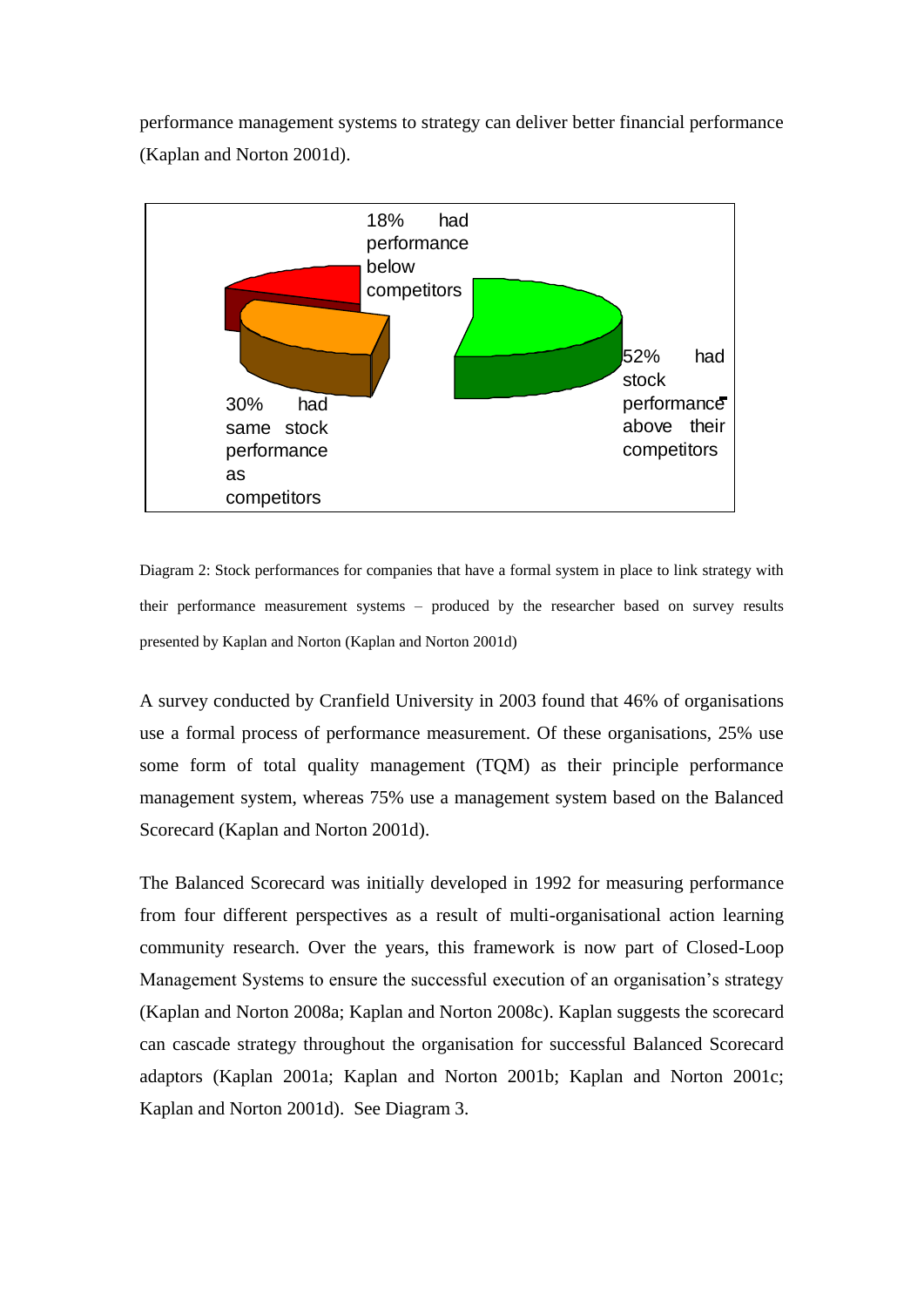

Diagram 3: Development of the Balanced Scorecard (Designed based on data collected from various publications by Kaplan and Norton)

The major supporters of Balanced Scorecard implementation in health care are listed in Table 2.

| Year Scholar            | <b>Main Proposition</b>                                                                                             |
|-------------------------|---------------------------------------------------------------------------------------------------------------------|
| 1995 Baker and Pink     | First to discuss the applicability of Balanced Scorecard in<br>hospitals (Baker and Pink 1995).                     |
| 1998 Chow et al.        | Balanced Scorecard can be used by healthcare organisations<br>to meet current challenges (Chow et al. 1998).        |
| 2002 Fitzpatrick        | "Let's bring balance to health care" (Fitzpatrick 2002, P35)                                                        |
| 2002 Inamdar and Kaplan | Balanced Scorecard could be successfully applied in the<br>healthcare sector (Inamdar and Kaplan 2002).             |
| 2006 Schmidt et al.     | Explain how a mental health trust delivers excellent<br>performance using Balanced Scorecard (Schmidt et al. 2006), |
| 2006 Kenton Laura       | Use Balanced Scorecard to delivery health care at reduced<br>cost without loss of quality (Kenton Laura 2006).      |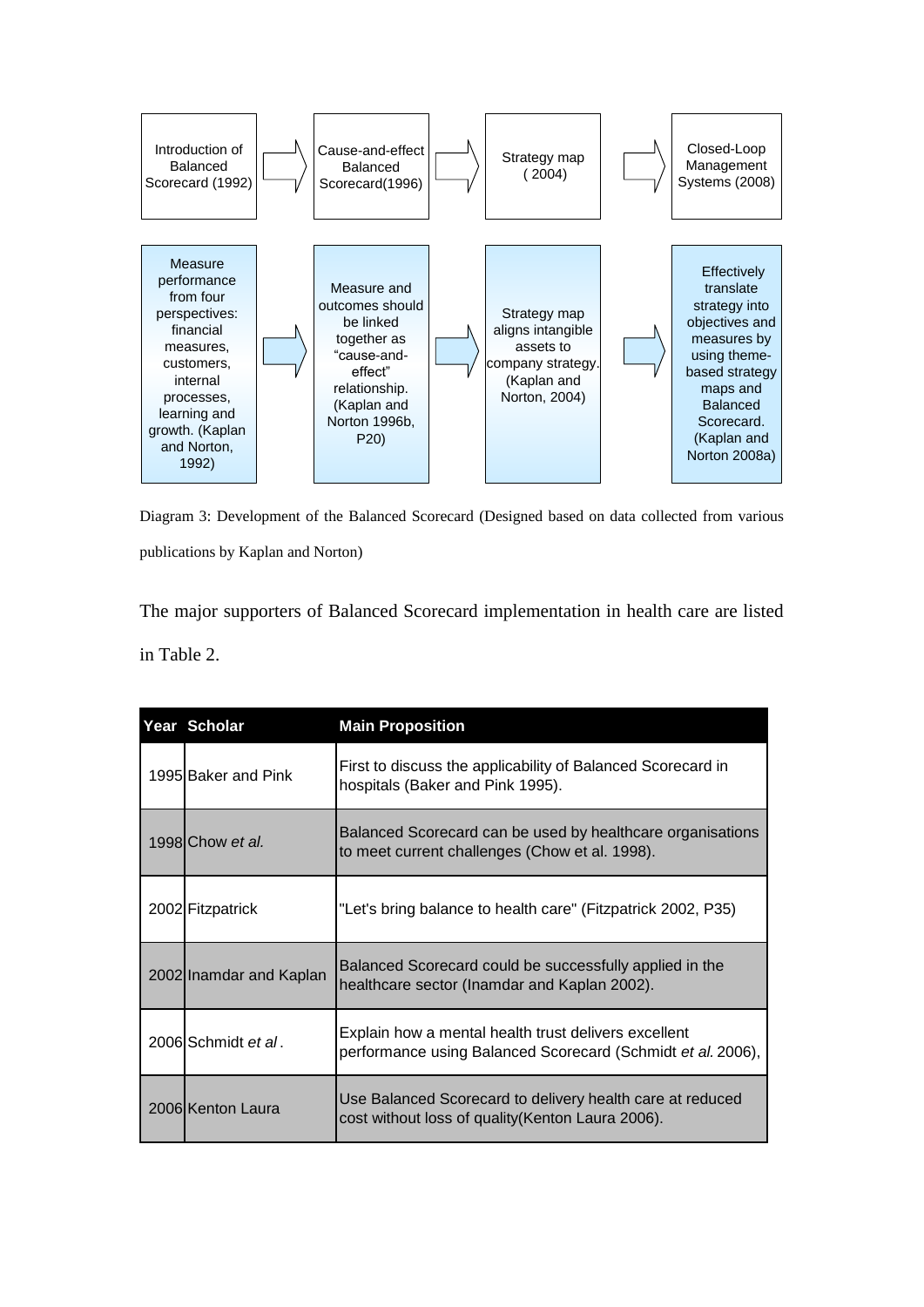Table 2: Scholars supporting Balance Scorecard application in health care context

A number of notable contributors regard the Balanced Scorecard to be relevant to health care, but "modification to reflect industry and organisational realities is necessary" (Zelman, Pink *et al.* 2003). Radnor and Lovell warn that while a full Balanced Scorecard system could be used to "enhance transparency, clarity, and accountability for public/patients," poor implementation of the Balanced Scorecard without considering important specific factors can result in potential letdown (Radnor and Lovell 2003b, P107). In research carried out by Patel *et al*, it was discovered that although the Balanced Scorecard is a useful strategic tool that "links various performance indicators to performance management processes to the organisations," its success is determined by the relevance of indicators (Patel, Chaussalet *et al*. 2008, P913).

Neely and Bourne state in their publication that 70% of Balanced Scorecard implementations fail due to poor adaptation and resistance in implementation (Neely and Bourne 2000). Although this 70% failure rate refers to Balanced Scorecard implementation across all industries, not only within health care, organisations which plan to implement Balanced Scorecards should foresee the hardships. A recent study by Gurd and Gao identified the current application of the Balanced Scorecard is more focused towards the financial measures, not the health outcomes (Gurd and Gao 2008).

One of the greatest problems facing managers today is how to implement strategy. Recent developments suggest that the Balanced Scorecard "provides a framework to describe and communicate strategy in a consistent and insightful way." (Kaplan and Norton 2001d, P76) The Balanced Scorecard "is a multi-dimensional framework that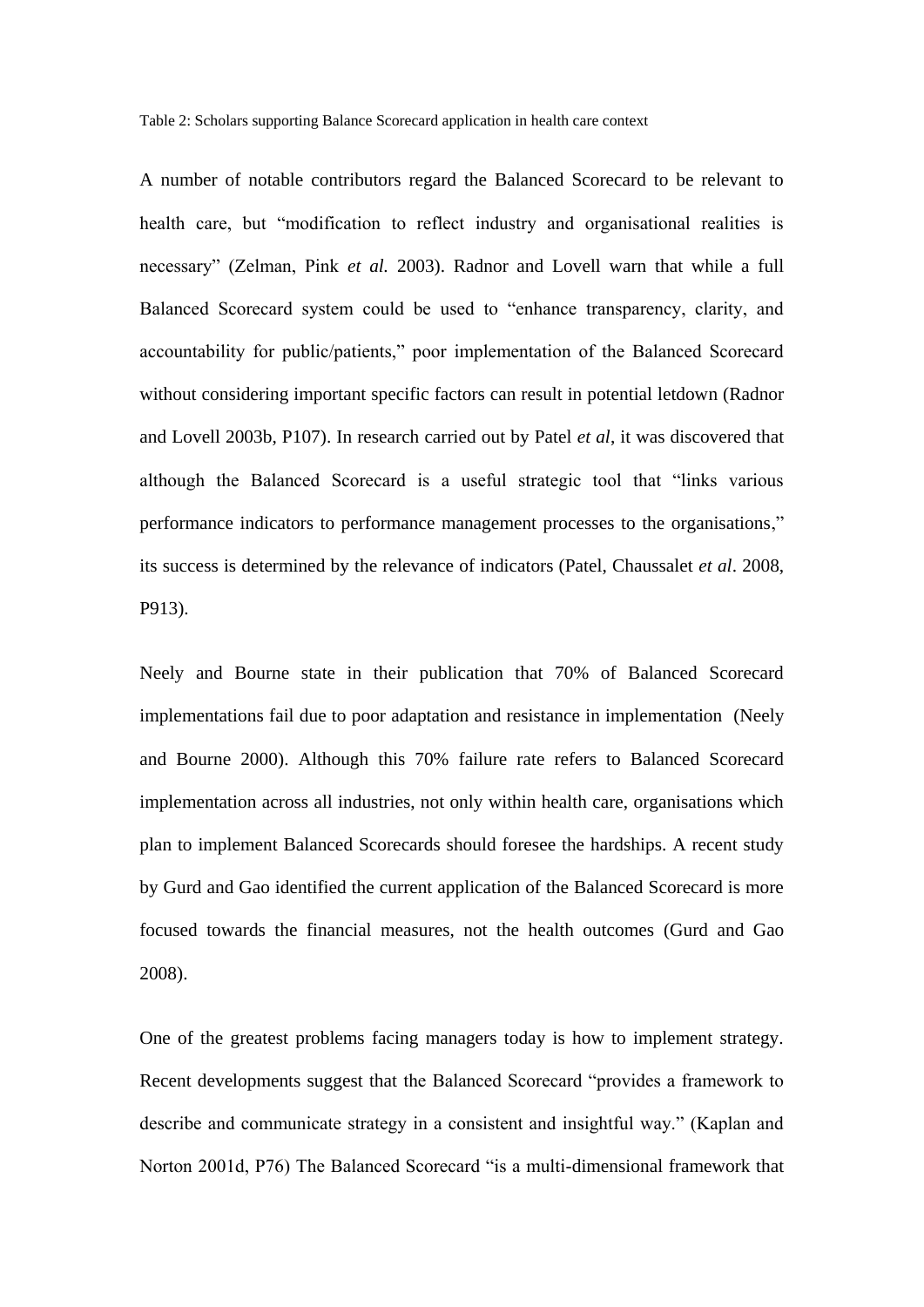utilises measurement as a means of describing an organisation's strategy." (Radnor and Lovell 2003, P99)

The development of the Balanced Scorecard is now at a stage to "drive performance improvements" by following the stages of the Closed-loop Management systems (Kaplan and Norton 2008c, P84). Diagram 4 illustrates that Closed-Loop Management Systems include the following six stages:



Diagram 4: Closed-Loop Management Systems by Kaplan and Norton (Kaplan and Norton 2008a, P65)

This suggests that senior managers will benefit by implementing this model as periodically monitoring the performance and progress of the current strategy allows some of the assumptions inherent in the strategy to be challenged. In the event where the strategy is not delivering the desired results as forecasted, then senior managers should question the validity of the strategy (Bourne, Mills et al. 2002). The rationale behind this model is to guide senior managers in methodically covering all six stages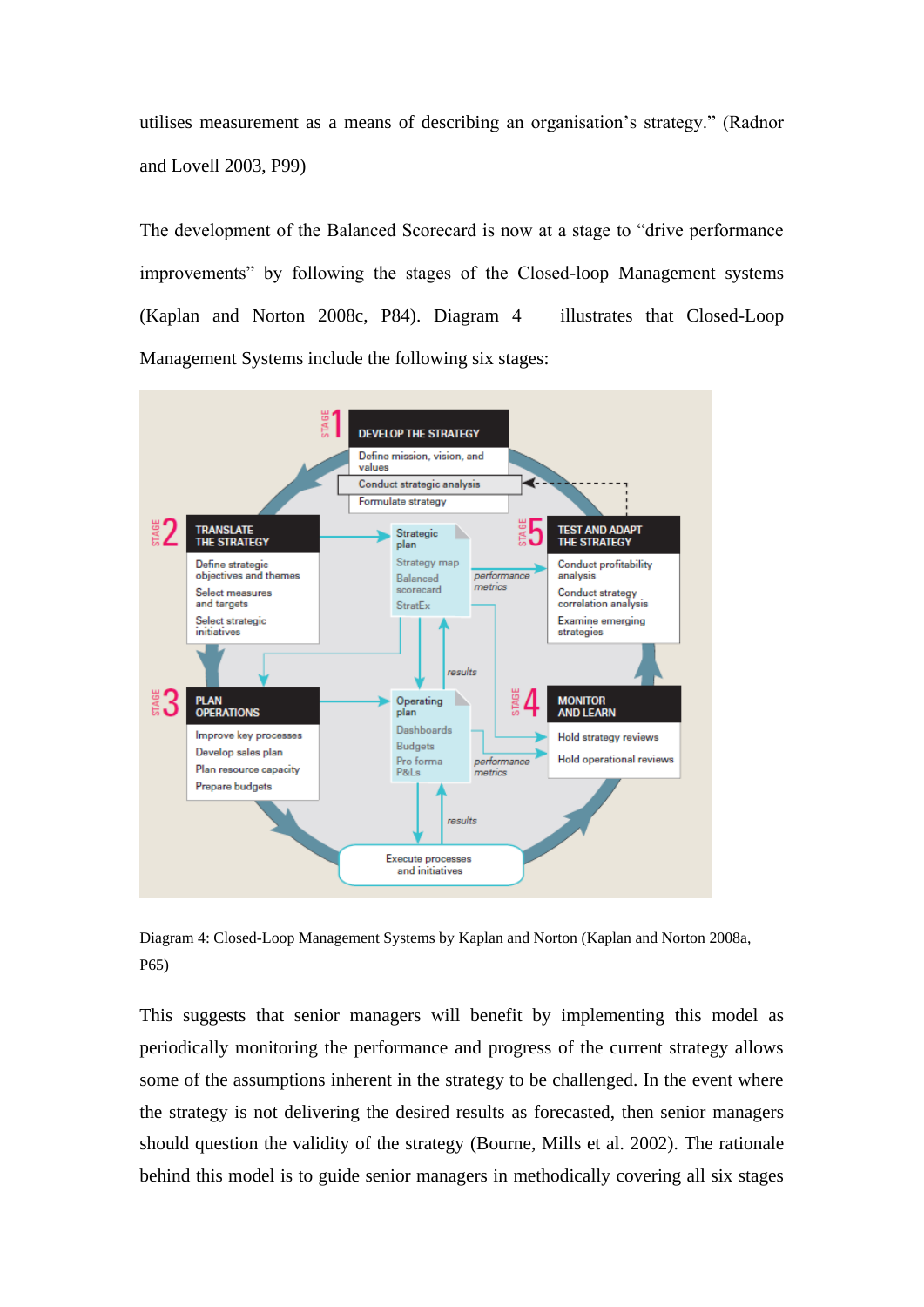during the strategy development, execution stage. A strategy is developed based on a set of assumptions. The Closed-Loop Management System offers a platform for senior managers to validate the assumptions and the strategy.

The old adage "you get what you inspect, not what you expect" is valid in describing the importance of performance measurement and strategy. As discussed earlier, performance measurements can only be used to deliver the strategy if they are aligned with strategy (Bourne, Mills et al. 2002).

As stated by Kaplan, an effective strategy cannot be executed without the support of operational excellence and a governance process. On the other hand, improvement initiatives, performance measures, and key performance indicators may improve quality and reduce process lead times. Organisations cannot achieve sustainable competitive advantages without a strategy.

### **Research Methodology**

This research deploys a single-case (embedded) study approach in order to gather rich data. A case study is defined as a study "involving a detailed description of the setting or individuals, followed by analysis of the data for the themes or issues" (Maylor and Blackmon 2005, P191). By using a case study, the researcher is able to review the changes in performance results and their correlation with performance measurement systems, which is not possible to define by using either quantitative or qualitative research alone (Maylor and Blackmon 2005). There are a few pitfalls of the case study method "when compared to quantitative research methodologies, namely reliability and external validity" (Gay and Bamford 2007, P260). However, it remains as one of the most popular research methods. Some of the important concepts including Lean production have been developed by using a case study approach (Voss, Tsikriktsis et al. 2002).

"The fewer the case studies, the greater the opportunity for in-depth observation." (Voss, Tsikriktsis *et al.* 2002, P201). Some notable examples of single-case studies are the JIT case study by Karlsson and Ahlstrorn in 1995, and Japanese manufacturing practices in the USA by Schonberger in 1982, etc. (Voss, Tsikriktsis et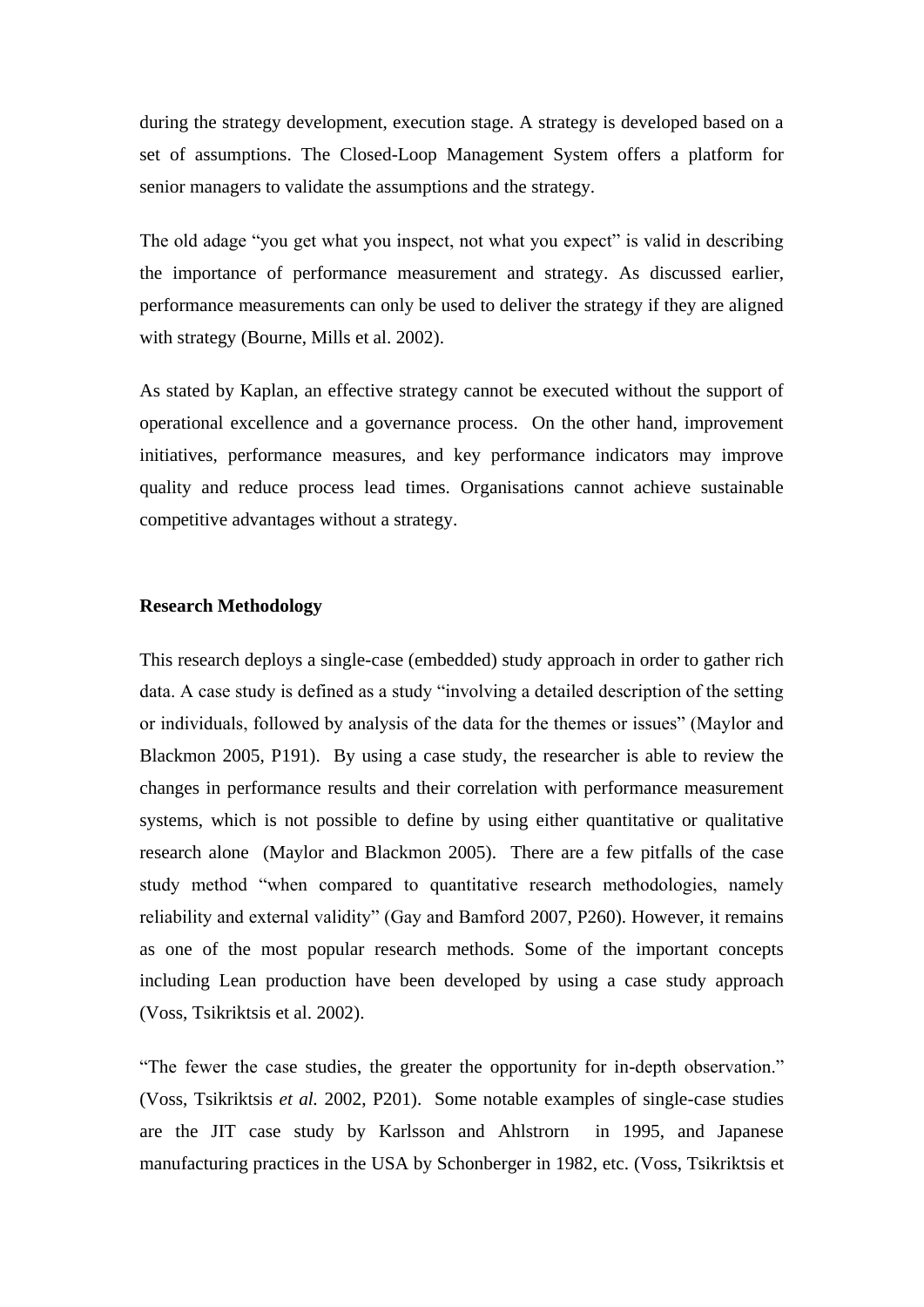al. 2002). In certain circumstances single-case study can be the preferred choice. These include representatives of a typical case, unique and rare cases, or where aim of research is to critically test of an existing theory (Yin 2009).

The case study site selected is  $X$  CHS – an NHS CHS organisation in England.  $X$ CHS employs approximately 2,000 clinical and non-clinical staff, and is a PCT provider of services. There are a number of reasons why X CHS is selected for this case study: i) X CHS delivers 49 services to children and adults including a district nursing service, practice nurse support, a children's community specialists' service team, a health visiting service, speech and language therapy services, a sexual health promotion team, and salaried dental services, etc, across some 100 sites (X CHS Board 2009); ii) Its catchment area covers X city and surrounding rural areas representing approximately 500,000 people: it principally serves communities in deprived industrial areas. A significant proportion of its catchment population belongs to disadvantaged ethnic minority groups. Its main funding source is from the Government via the Dept of Health (Bamford 2009); ii) The transformation of relationship between X CHS and the PCT commissioner to a contractual relationship has provided X CHS with a number of opportunities in terms of empowerment  $-$  a focus on delivering quality service, flexibility, and brand. Although the above is perceived as an incentive to develop services in a far more responsive manner, it's necessary to measure whether senior management have the necessary business skills to meet the challenge of contractual relationships with PCT commissioners; iii) The primary researcher is employed by X CHS, therefore has full access to key personnel across the organisation as well as required data. This increases the quality of data collected during the research.

Both qualitative and quantitative research methods were identified to have a multidimensional view to understand the above four points. The methods include archival records, interviews, observations and surveys.

#### **Findings**

As Table 3 illustrates, the qualitative research findings cover a total of seventeen issues relating to strategy deployment. This is not intended to present a full list of all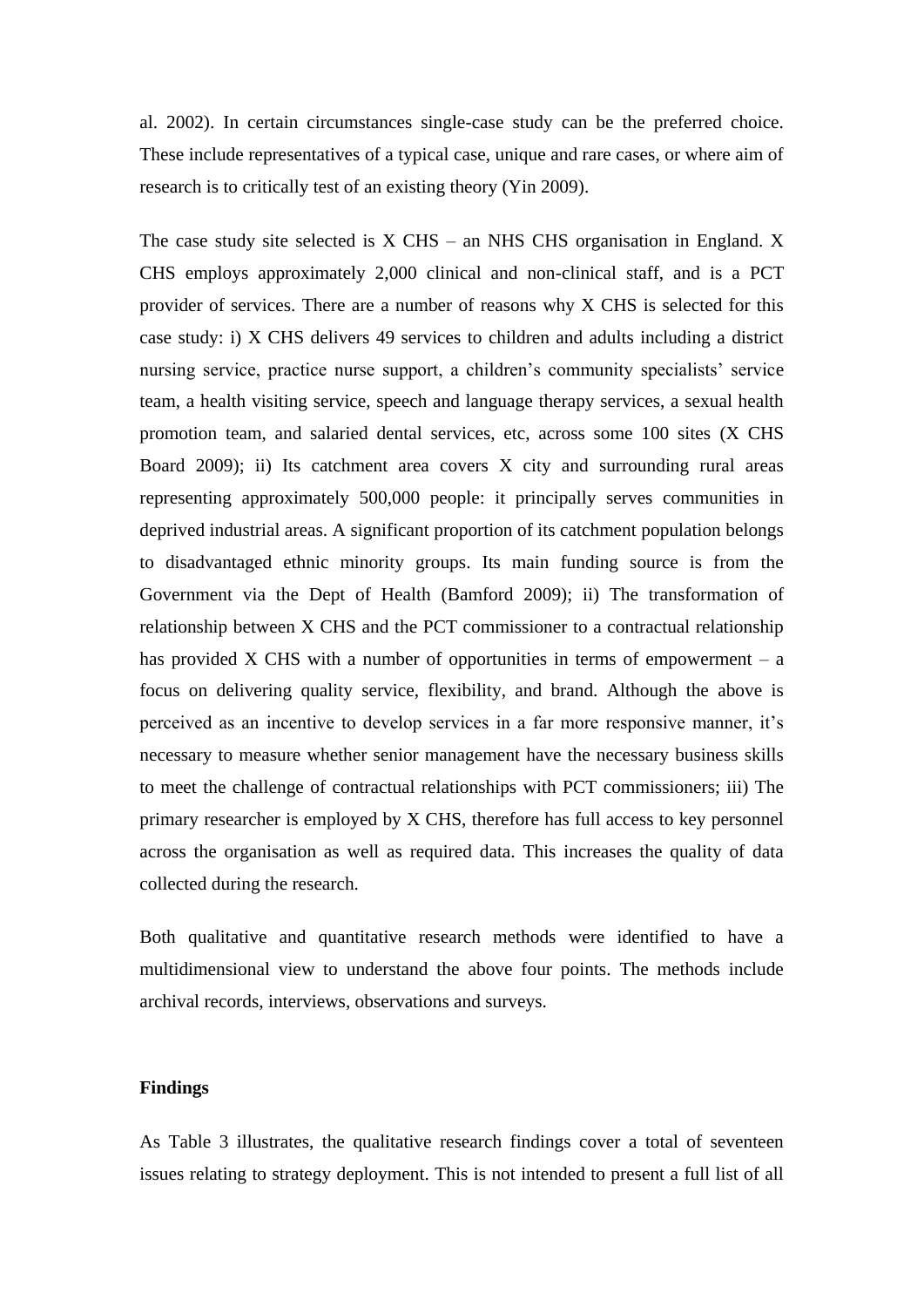issues related to strategy deployment, however, all key topics are included to the best knowledge of the researcher. The aim of this is to obtain an understanding of the effectiveness of the current strategy deployment process within X CHS. Multiple methods including comprehensive one-to-one interviews, participatory observations and a detailed study of archival records were used to appraise the current application and practice of X CHS in the identified seventeen areas.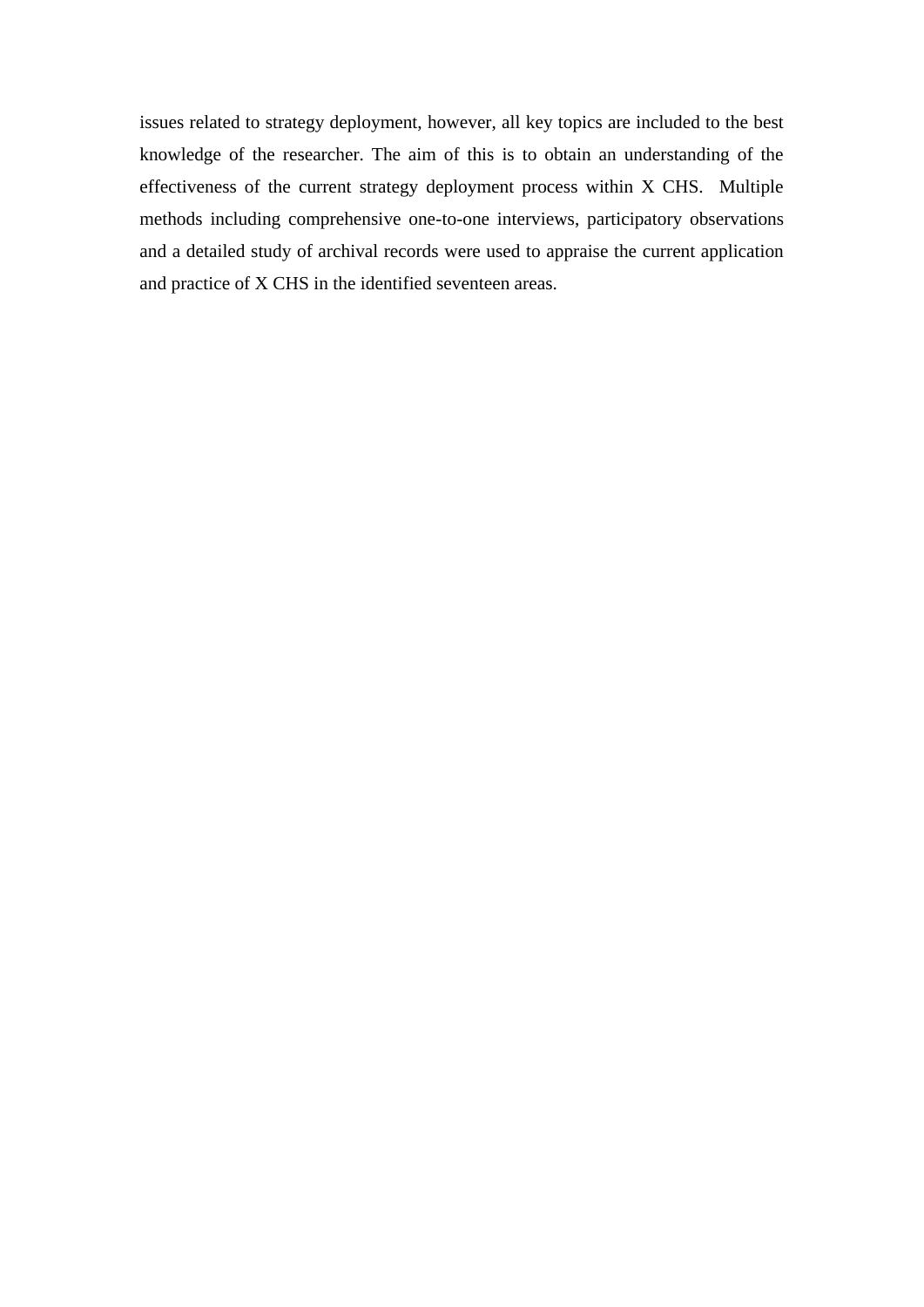|                  | No. Issues                                                                | <b>Key Qualitative findings</b>                                                                                                                                                                          |  |
|------------------|---------------------------------------------------------------------------|----------------------------------------------------------------------------------------------------------------------------------------------------------------------------------------------------------|--|
| $\mathbf{1}$     | Attitudes to mission,<br>vision and value                                 | X CHS has vision and value statement, however, lacks a mission statement.                                                                                                                                |  |
| $\overline{2}$   | Attitudes to strategic<br>analysis                                        | Models for external environment analysis such as PESTEL are not widely used. SWOT<br>analysis is used in corporate strategy but not functional strategies.                                               |  |
| 3                | Outputs of strategy<br>formulation                                        | X CHS did not address potential threats that can be imposed by competitors. Service<br>categorisation could have been conducted.                                                                         |  |
| $\overline{4}$   | Approach to strategy<br>map.                                              | The X CHS strategic plan outlined appropriate short-term, medium term, and long term<br>strategic objectives.                                                                                            |  |
| 5                | Attitudes to strategic<br>objectives and themes.                          | Balanced Scorecard could be used to cascade high level strategies into measures and<br>targets from corporate level to business units and individuals.                                                   |  |
| 6                | Use of initiatives.                                                       | Short term improvement initiatives are defined after gap analysis.                                                                                                                                       |  |
| 7                | Attitudes to disseminate<br>strategy to Business<br>Units.                | Although a total of 8 communication methods are deployed for downstream and<br>upstream communication, X CHS has no communication strategy.                                                              |  |
| 8                | Attitudes to disseminate<br>strategy to Supporting<br>Units.              |                                                                                                                                                                                                          |  |
| $\boldsymbol{9}$ | Attitudes to disseminate<br>strategy to Employees.                        | Toolkit such as Balanced Scorecard could be implemented to cascade strategy to<br>individual employees and among senior managers.                                                                        |  |
| 10               | Attitudes to align<br>improvement initiative<br>and strategic objectives. | There is no strong correlation between some improvement initiatives and long term<br>strategic objectives.                                                                                               |  |
| 11               | Use of capacity<br>planning.                                              | There is skill shortage in conducting capacity planning.                                                                                                                                                 |  |
| 12 <sup>°</sup>  | Approach to overcome<br>resistance for strategy<br>execution.             | X CHS states risk and mitigation plan in corporate strategy but not in other strategies.                                                                                                                 |  |
| 13               | Attitudes to strategy<br>review meetings.                                 | In the strategy review meetings, the main focus is to review performance and<br>discussion implications, while less time is allocated to develop actions plans.                                          |  |
| 14               | Attitudes to operational<br>review meetings.                              | In the operational review meetings, a lot of time is allocated to distribute and<br>comprehend the data for the meeting itself.                                                                          |  |
| 15               | Attitudes to cost and<br>benefit analysis.                                | Evidence suggests that economic strategy analysis is not part of strategy<br>deployment process within X CHS.                                                                                            |  |
| 16               | Approach to strategy<br>correlation analysis.                             | The level of statistical information available to management and staff is not optimised.<br>The overall X CHS performance and progress to date could have been presented by<br>using Balanced Scorecard. |  |
| 17               | Awareness of strategy<br>adaptation.                                      | There is no formal strategy testing and adapting governance and process in place to<br>ensure changes in both internal and external environment are reflected in the<br>strategy.                        |  |

|  |  |  |  |  | Table 3: Summary of Key Qualitative Research Findings |
|--|--|--|--|--|-------------------------------------------------------|
|--|--|--|--|--|-------------------------------------------------------|

Table 4 summarises the key quantitative research findings with the aim to assess whether X CHS senior managers have the required competencies for successful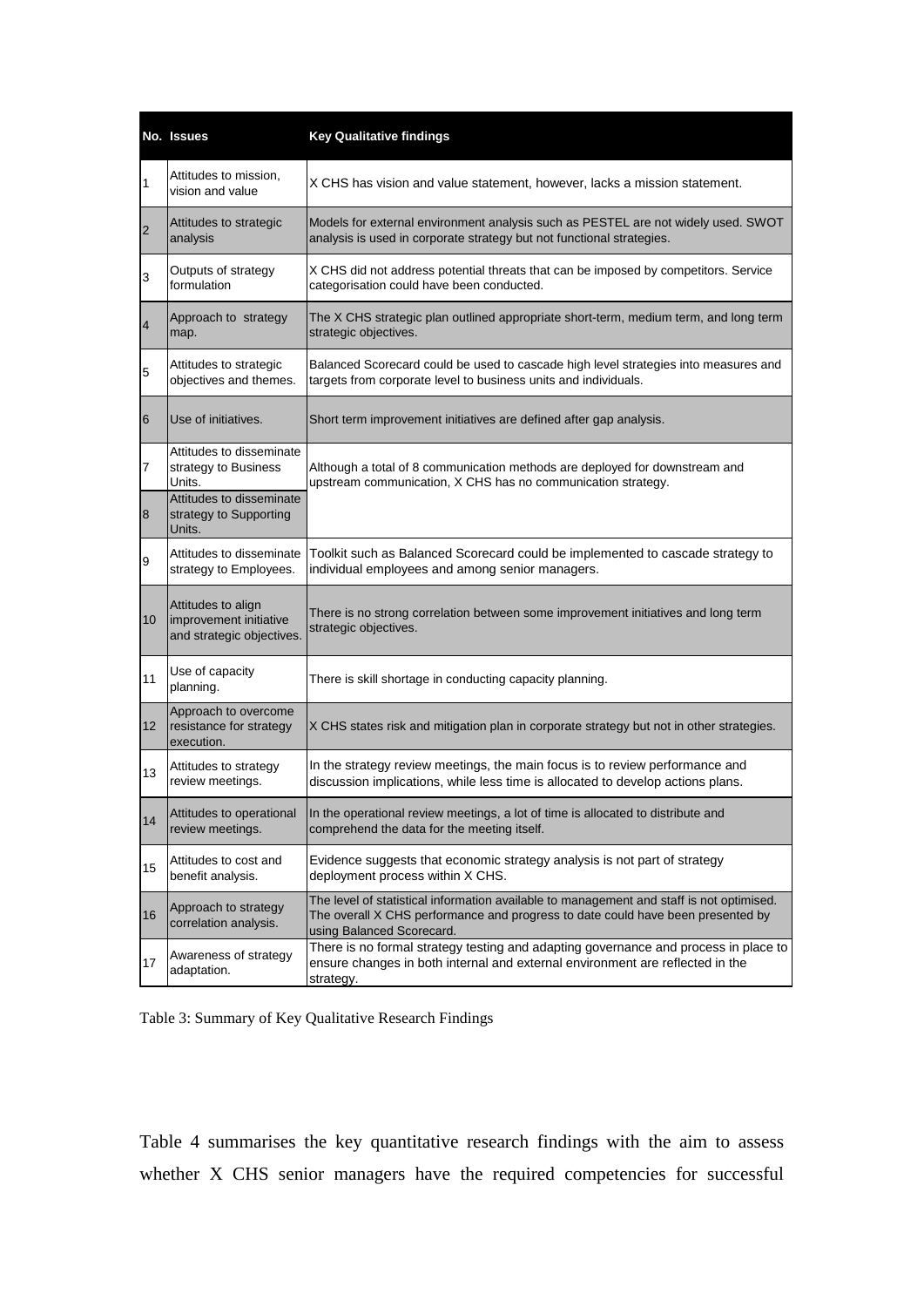strategy execution and can identify any possible knowledge gaps. This is the first study to investigate strategy deployment within an NHS CHS organisation. It is also the first occasion to the researcher's knowledge where strategy planning knowledge assessment was conducted in a CHS organisation.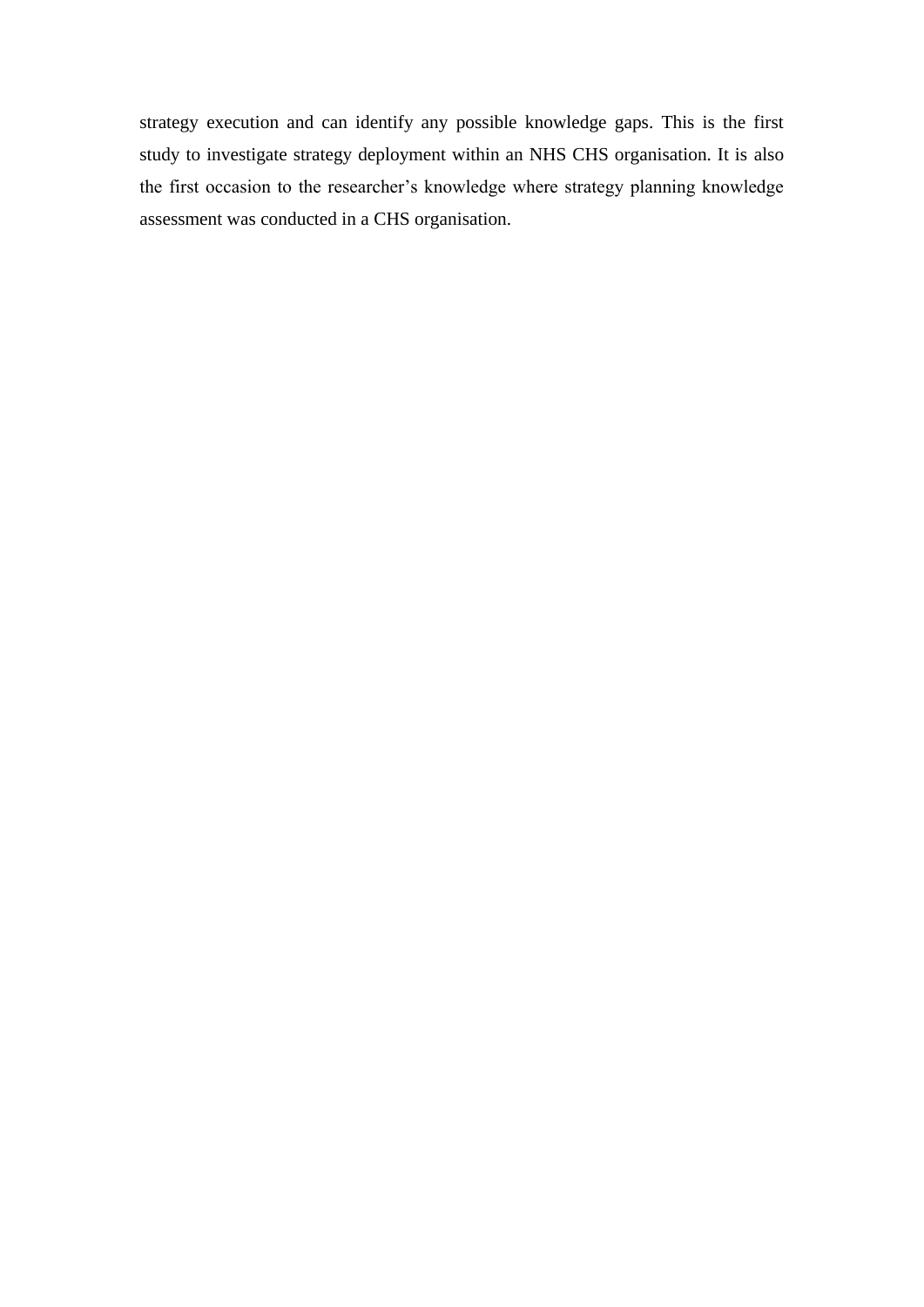|                | No. Issues                                                                | Key quantitative findings                                                                                                                                         |  |
|----------------|---------------------------------------------------------------------------|-------------------------------------------------------------------------------------------------------------------------------------------------------------------|--|
| 1              | Attitudes to strategic<br>analysis                                        | 91% of respondents are confident with their expertise level of<br>conducting strategic analysis.                                                                  |  |
| $\overline{2}$ | Outputs of strategy<br>formulation                                        | 82% of respondents are confident with developed strategy based on<br>mission, vision, values and strategic analysis.                                              |  |
| 3              | Approach to strategy<br>map.                                              | 82% of respondents are not proficient to draw a strategy map.                                                                                                     |  |
| $\overline{4}$ | Attitudes to strategic<br>objectives and themes.                          | 91% of respondents are able to select measures and targets to delivery<br>the strategy.                                                                           |  |
| 5              | Use of initiatives.                                                       | All respondents are confident to define strategic objectives and themes.                                                                                          |  |
| 6              | Attitudes to disseminate<br>strategy to Business<br>Units.                | The corporate strategy awareness level among senior managers is<br>91%, while the awareness level of functional strategy is much lower.                           |  |
| 7              | Attitudes to disseminate<br>strategy to Supporting<br>Units.              |                                                                                                                                                                   |  |
| 8              | Attitudes to disseminate<br>strategy to Employees.                        | 49% of staff agree / strongly agree to "my trust communicates clearly<br>with staff about what it is trying to achieve".                                          |  |
| 9              | Attitudes to align<br>improvement initiative<br>and strategic objectives. | All respondents either strongly agree or tend to agree that they are<br>able to identify the need to improve certain processes to deliver the<br>strategy.        |  |
| 10             | Use of capacity<br>planning.                                              | 91% of respondents either strongly agree or tend to agree that they are<br>able to plan resource capacity to delivery the strategy.                               |  |
| 11             | Approach to overcome<br>resistance for strategy<br>execution              | 91% of respondents either strongly agree or tend to agree that they<br>are able to overcome resistance to execution of the strategy.                              |  |
| 12             | Attitudes to strategy<br>review meetings.                                 | 73% of respondents either disagree or are neutral towards effectiveness<br>of strategy review meetings.                                                           |  |
| 13             | Attitudes to operational<br>review meetings.                              | 64% of respondents either disagree or are neutral towards<br>effectiveness of operational review meetings.                                                        |  |
| 14             | Attitudes to cost and<br>benefit analysis.                                | Only 36% of respondents either strongly agree or tend to agree that<br>they are able to conduct cost and benefit analysis.                                        |  |
| 15             | Approach to strategy<br>correlation analysis.                             | Only 9% of respondents either strongly agree or tend to agree that<br>they are able to conduct strategy correlation analysis.                                     |  |
| 16             | Awareness of strategy<br>adaptation.                                      | 82% of respondents either strongly agree or tend to agree that they are<br>able to amend the strategy should the current strategy no longer serve<br>its purpose. |  |

Table 4: Summary of key Quantitative Research Findings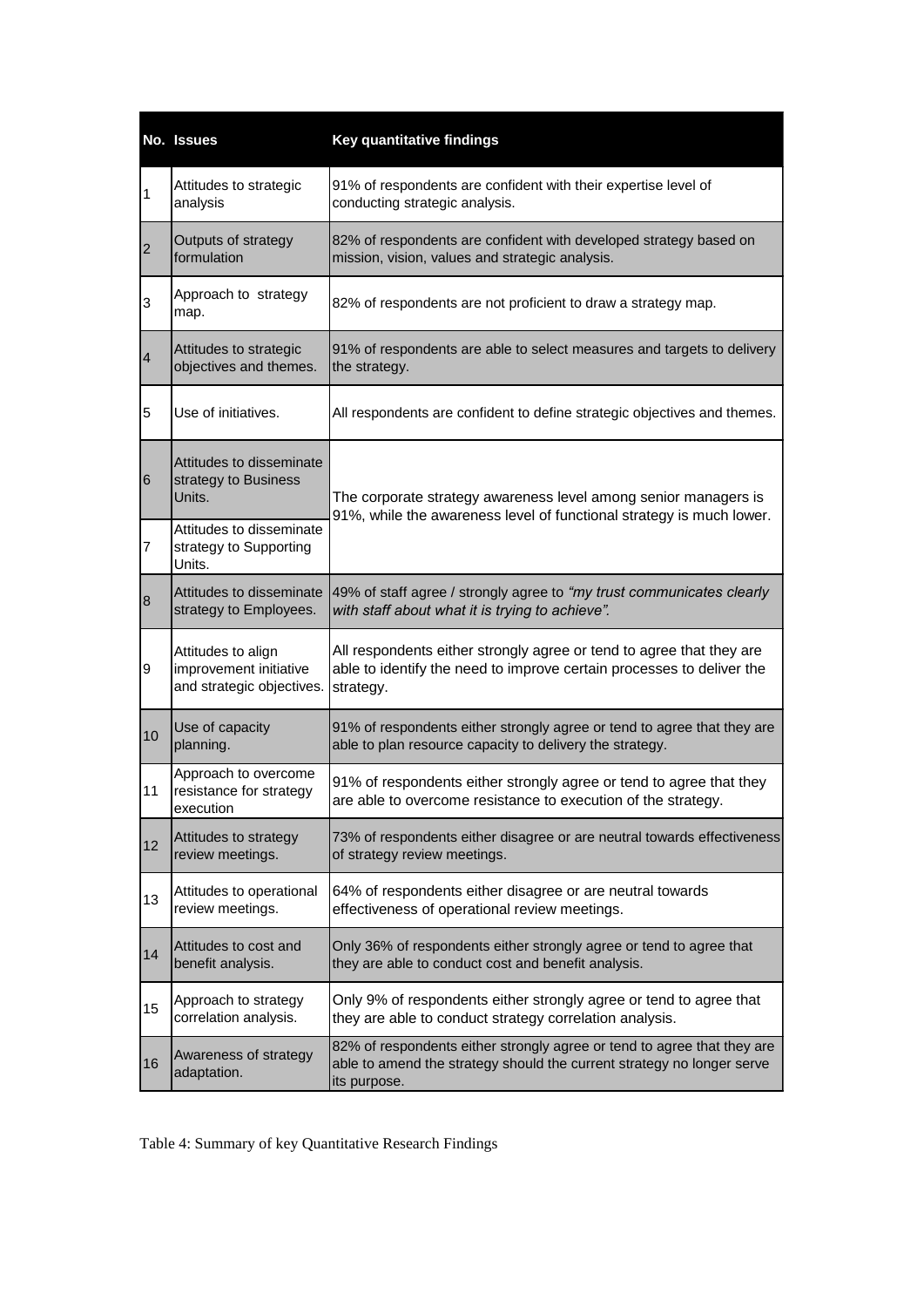#### **Discussion**

Based on the literature review, and consultation with line managers of the host company, we developed an NHS Community Health Services Strategy Deployment Conceptual Model based on a Closed-Loop Management System. The Conceptual Model is developed to enable the researcher to verify its applicability and X CHS's organisational readiness in adapting such a model. The Conceptual Model includes the following six stages. See Diagram 5.



Diagram 5: NHS Community Health Services Strategy Deployment Conceptual Model – developed by the researcher based on literature review and consultation with host company staff (adapted from Kaplan and Norton 2008a)

Stage 1 - Develop Strategy

Developing strategy in most organisations starts with an affirmation of the mission – why the organisation exists, vision – its aspiration for future results, and values – the internal beliefs that guide its actions (Kaplan and Norton 2008a). However,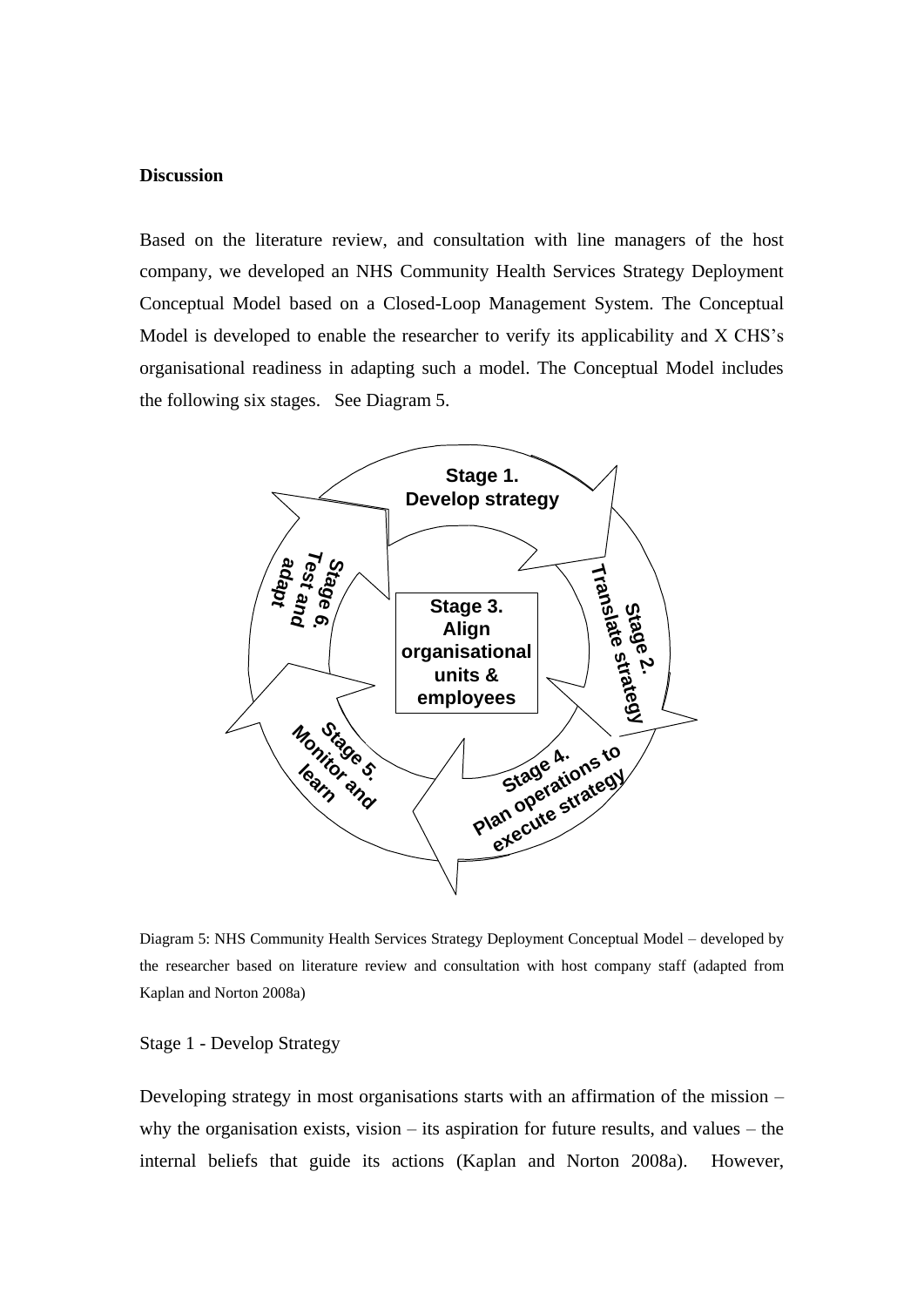organisations often mix their statement of values or mission statement with their strategy statement (Collis and Rukstad 2008). The mission statement articulates the fundamental motivation for an organisation's existence while the vision refers to its aspiration for future results and the value represents the internal beliefs that guide its actions. The mission statement spells out the underlying motivation for being in business in the first place – the contribution to society that the firm aspires to make (Collis and Rukstad 2008).

#### Stage 2 - Translate Strategy

Within this stage, practitioners are reminded that strategy is an empty concept unless it is translated into a set of objectives and measures. The measures are used for measuring the company's performance and progress. It's important to visualise this progress by specifying when, how much and what (Thompson, Strickland et al. 2008).

#### Stage 3 - Align Organisational Units and Employees

One of the reasons that most companies fail to implement their strategy is due to insufficient involvement of people who actually implement the strategy (Sterling 2003). Scholars Bower and Gilbert reinforce this message as they note that as corporate staff begin to deploy initiatives to deliver strategic objectives midlevel managers might disparage those initiatives (Bower and Gilbert 2007). Typically, the strategy formulation is a top down process where higher level strategies are used as guidance for defining lower level strategies (Thompson, Strickland et al. 2008). Most of the CHS organisations include diversified business units; therefore, the strategy development involves corporate strategy, business strategy, functional strategy and operating strategy.

#### Stage 4 - Plan Operations to Execute Strategy

A robust execution process can turn a doubtful strategy choice into a successful one (Andrews 1980). Therefore, it is important to prepare programmes, policies, and plans to implement the strategy and allocate resources to develop the supportive organisational structures, decision processes, information and control systems, and hiring and training systems to deliver the strategy.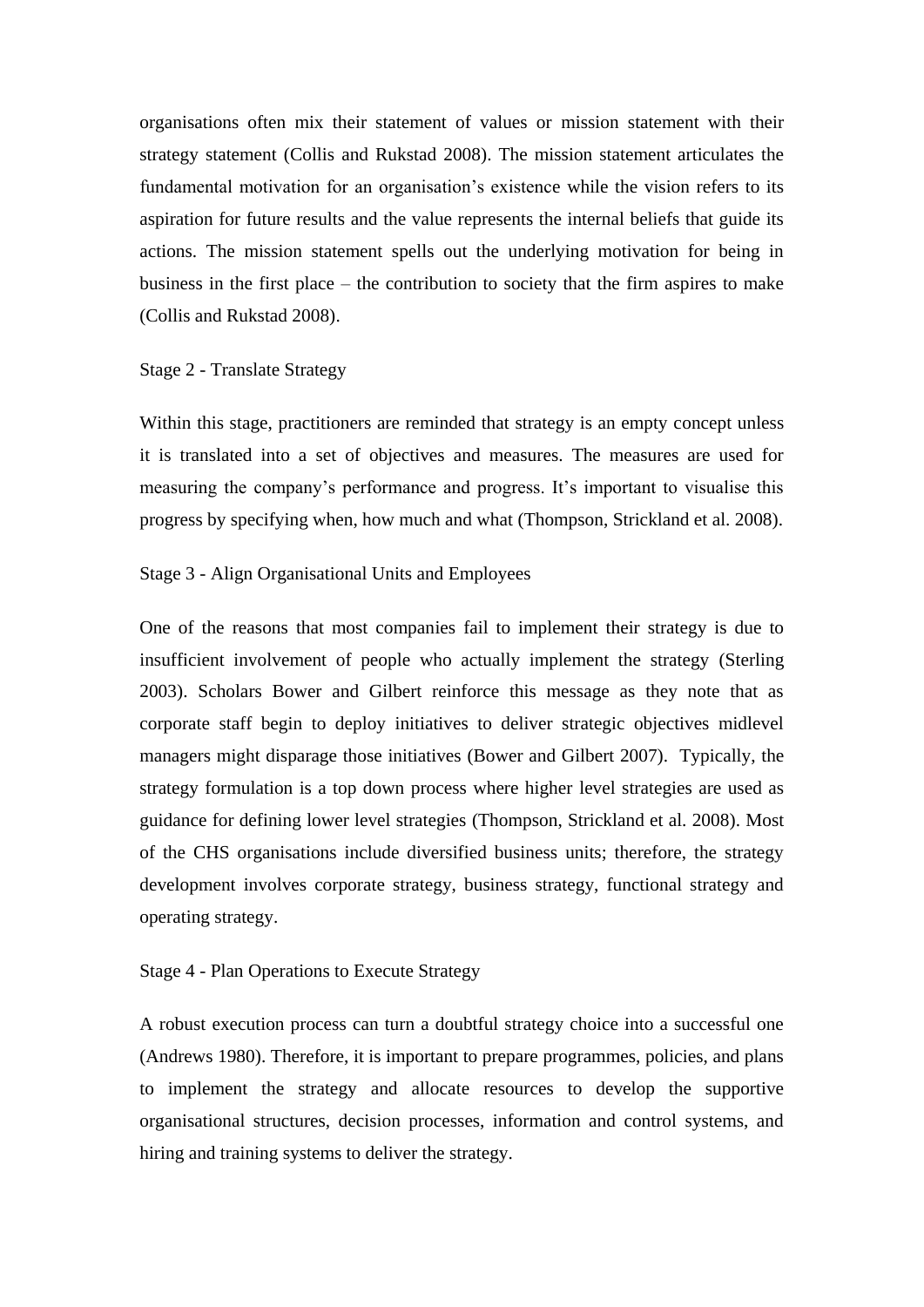At this stage, senior managers prioritise strategic goals with consideration of alignment between strategic improvement initiatives – short, medium and long term projects – to strategic objectives (Watkins 2009). Spending on selected strategic initiatives is also calculated here to ensure selective strategy implementation (Kaplan and Norton 2008b). Strategy synthesises actions and intentions to shape a company and influence its performance (Mintzberg, Ahlstrand et al. 2009). Implementing a new strategy requires a number of methods for dealing with resistance to change including education, participation, facilitation, negotiation, manipulation, and explicit and implicit inclination (Kotter and Schlesinger 2008).

### Stage 5 - Monitor and Learn

Constant monitoring on effectiveness of strategy, external and internal environments, and progress of strategy implementation is required to ensure successful execution (Sterling 2003). Senior managers advance the strategic plan by keeping implementation on track and adjusting quickly to challenges and obstacles. One way to achieve this is to conduct a structured set of meetings including operational review meetings to assess short-term performance and respond to problems that have arisen recently and need immediate attention and strategy review meetings to ensure that the successful execution of strategy by effectively monitoring and managing strategic initiatives and Key Performance Indicators.

#### Stage 6 - Test and Adapt

Strategy is formulated based on critical strategic analysis of the current situation, problems and the forces that possibly contribute to the current situation. No matter how robust the strategy formulation process, something unexpected will happen during the execution of strategy. Therefore, it is important to appraise how well the organisation performs, and update the strategy as new realities emerge (Bower and Gilbert 2007; Kotter and Schlesinger 2008). Industry changes present an opportunity to claim if this can be captured timely (Porter 2008).

An organisation can only attain its success by aligning the value proposition, the profit proposition and the people proposition (Kim and Mauborgne 2009). Economic evaluation of current strategy helps organisations to understand whether the current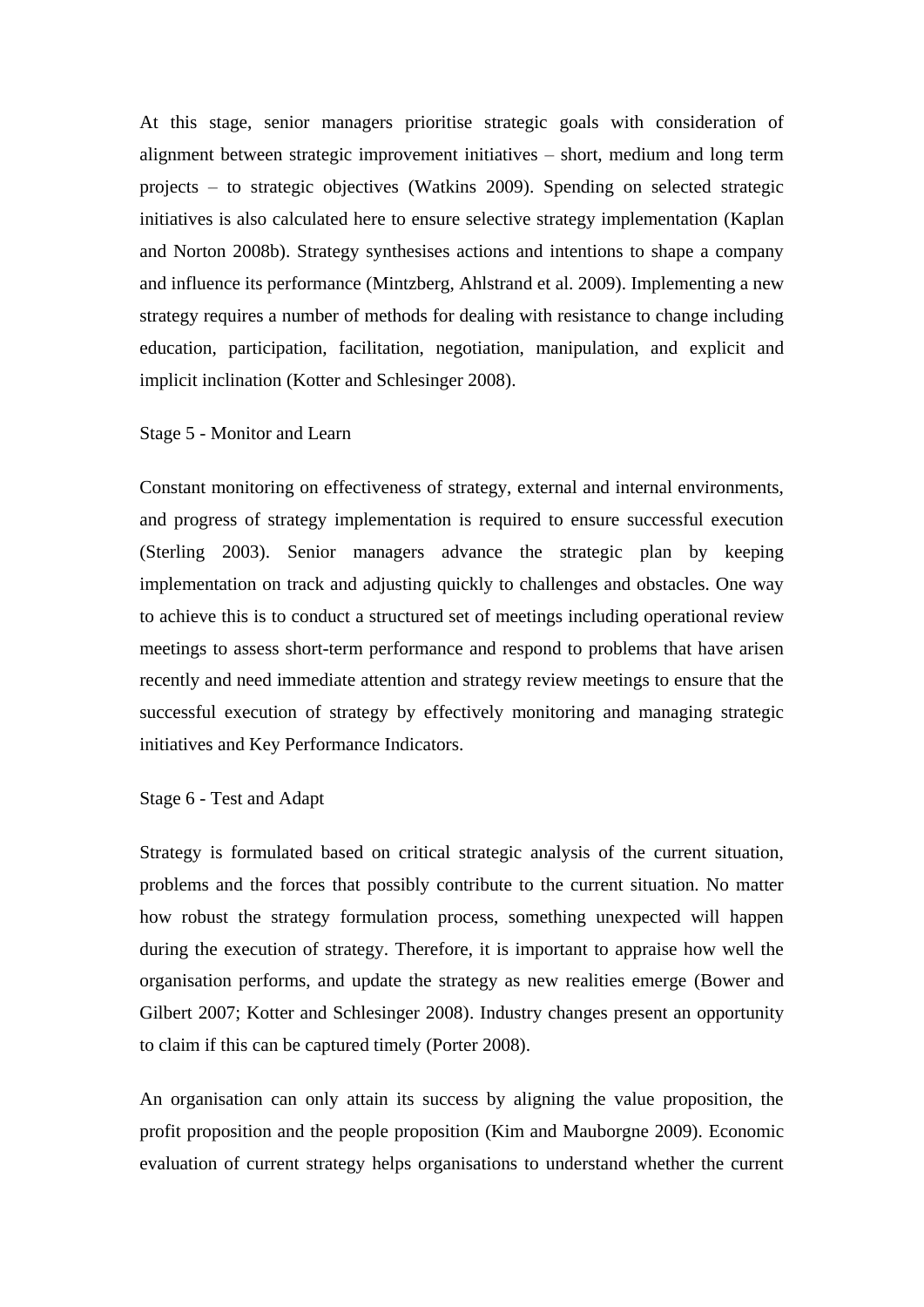strategy has achieved the strategic alignment. Statistical analysis in combination with economic evaluation can facilitate senior managers to link strategic initiative to return on investment (Kaplan and Norton 2008b). Where it is applicable, this should trigger senior managers to amend or change the company's strategy by returning to the initial stage of strategy development. Systems for upward communication should be established to enable employee participation in the strategy formulation process. In many situations, upward communication is inadequate as it's considered less value adding (Mintzberg, Quinn *et al.* 1998).

The CHS Strategy Deployment Conceptual Model presents a good guidance of the strategy deployment process. Strategy deployment should not be a ceremonial process where senior managers write the strategy, board approves the strategy, middle managers receive a copy of the strategy, line managers hear rumours about it and staff carry on with their duties obliviously (Oughton 2009). By implementing a model such as the CHS strategy Deployment Conceptual Model, senior managers would periodically monitor the performance and progress of current strategy, allowing some of the assumptions inherent in the strategy to be challenged (Bourne, Mills et al. 2002).

#### Conclusion

From the perspective of academic research, by developing the CHS Strategy Deployment Conceptual Model to link the Balanced Scorecard to strategy for the health care industry, this study will contribute to the body of knowledge for Balanced Scorecard implementation as well as Closed-Loop Management Systems adaptation within health care industry.

Even though we deliberately chose to keep the descriptions simple to avoid any misunderstanding or difficulties in interpreting and completing the questionnaire, there is feedback that some senior managers found difficulties in linking some terms to the strategic activities they perform, e.g. strategy map, cost and benefit analysis, etc. It is important for future research that the researcher should develop a more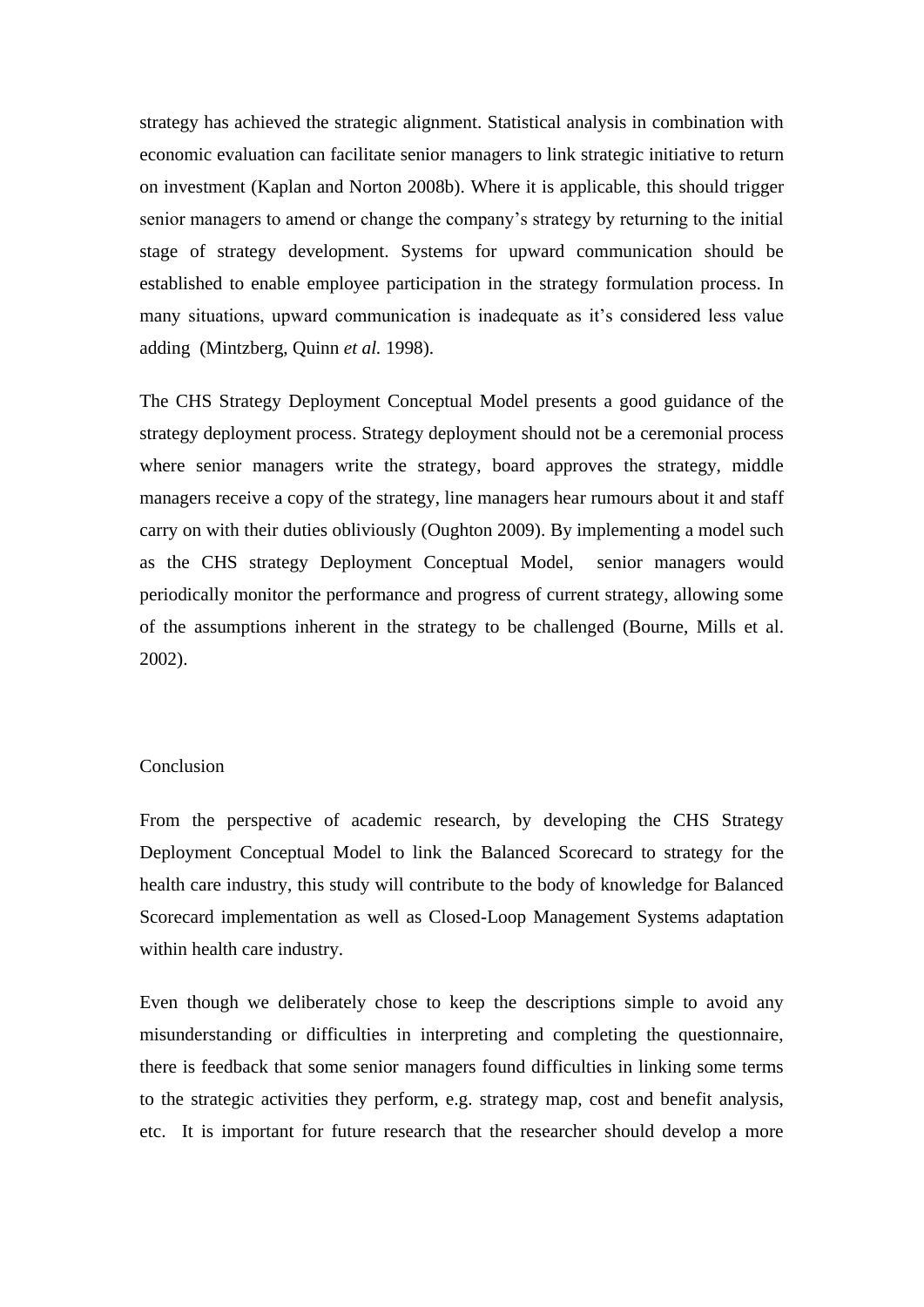comprehensive definition for certain vocabularies which are widely used in the industry but not within NHS organisations.

There are a number of potential areas of further research in order to enrich this study further: Pilot CHS Strategy Deployment Conceptual Model in other CHS organisations as well as other NHS organisations; Conduct Senior Management Strategy Deployment Knowledge Assessment in other CHS organisations as well as other NHS organisations.

The significance of the research is also supported by the enthusiasm of X CHS management. This research was considered valuable as it will bring breakthrough improvement to not only X CHS but also have an impact on other CHS and NHS organisations.

### **REFERENCES**

Andrew, K. R. (1980). The Concept of Corporate Strategy, Irwin.

Baker, G. R. and G. H. Pink (1995). A Balanced Scorecard for Canadian Hospitals. Healthcare Management Forum (Winter). 8, 4: 7-21.

Bamford, D. (2009). Bradford tPCT strategy KTP Application Form PART A v3. Manchester.

Bourne, M., J. Mills, et al. (2002). Strategy and Performance: Getting the Measure of Your business. Cambridge, Cambridge University Press

Bower, J. L. and C. G. Gilbert (2007). "How Managers' Everyday Decisions Create or Destroy Your Company's Strategy." Harvard Business Review 85(2): 72-79.

Chow, C., W., D. Ganulin, et al. (1998). "The balanced scorecard: A potent tool for energizing and focusing healthcare organization management." Journal of Healthcare Management 43(3): 263.

Collis, D. J. and M. G. Rukstad (2008). "Can You Say What Your Strategy Is?" Harvard Business Review 86(4): 82-90.

Eccles, R. G. (1991). "The Performance Measurement Manifesto." Harvard Business Review 69(1): 131-137.

Gay, W. and D. Bamford (2007). "A case study into the management of racial diversity within an NHS teaching hospital." The International Journal of Public Sector Management 20(4): 257.

Grant, R. M. (2008). Contemporary Strategy Analysis. Oxford, Blackwell Publishing. Gurd, B. and T. Gao (2008). "Lives in the balance: an analysis of the balanced scorecard (BSC) in healthcare organizations." International Journal of Productivity and Performance Management 57(1): 6.

Harmon, E., S. Hensel, et al. (2006). "Measuring Performance in Services" The McKinsey Quarterly 1: 38.

Inamdar, N., R. Kaplan, S. , et al. (2002). "Applying the balanced scorecard in healthcare provider organizations / Practitioner's Response." Journal of Healthcare Management 47(3): 179.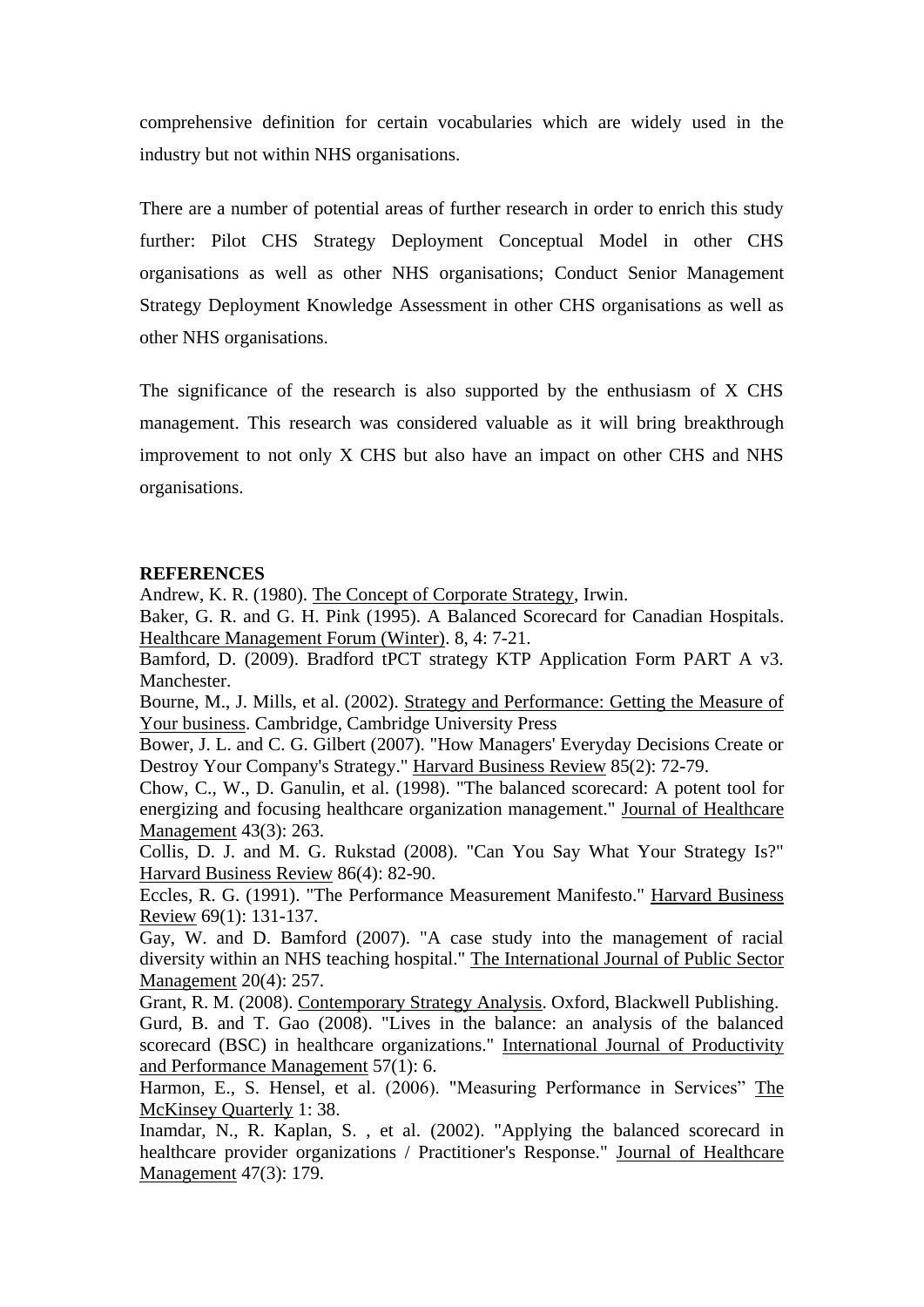Johnson, G., K. Scholes, et al. (2008). Exploring Corporate Strategy London, Prentice Hall

Kaplan, R., S. (2001a). "Strategic performance measurement and management in nonprofit organizations." Nonprofit Management and Leadership 11(3): 353.

Kaplan, R., S. and D. Norton, P. (2001b). "Transforming the balanced scorecard from performance measurement to strategic management: Part I." Accounting Horizons 15(1): 87.

Kaplan, R., S. and D. Norton, P. (2001c). "Leading change with the balanced scorecard." Financial Executive 17(6): 64.

Kaplan, R., S. and D. Norton, P. (2008a). "Mastering the Management System." Harvard Business Review 86(1): 62.

Kaplan, R. S. and D. P. Norton (1992). "The Balanced Scorecard--Measures That Drive Performance." Harvard Business Review 70(1): 71-79.

Kaplan, R. S. and D. P. Norton (2001d). The strategy focused organisation: how balanced scorecard companies thrive in the new business environment, Harvard Business School Publishing Corporation.

Kaplan, R. S. and D. P. Norton (2008b). "Protect Strategic Expenditures." Harvard Business Review 86(12): 28-28.

Kaplan, R. S. and D. P. Norton (2008c). The Execution premium-linking strategy to operations for competitive advantage United States of America Harvard Business School Publishing Corporation

Kare-Silver, M. d. (1997). Strategy in crisis: why business urgently needs a completely new approach. London, MacMillan

Kim, W. C. and R. e. Mauborgne (2009). "How Strategy Shapes Structure." Harvard Business Review 87(9): 72-80.

Knott, P. (2008). "Strategy tools: who really uses them?" Journal of Business Strategy 29(5): 26-31.

Kotter, J. P. and L. A. Schlesinger (2008). "Choosing Strategies for Change." Harvard Business Review 86(7/8): 130-139.

Laing, A. W. and C. Shiroyama (1995). "Managing capacity and demand in a resource constrained environment: Lessons for the NHS?" Journal of Management in Medicine 9(5): 51.

Maylor, H. and K. Blackmon (2005). Researching Business and Management. New York, Palgrave Macmillian

Mintzberg, H., B. Ahlstrand, et al. (2009). Strategy Safari-Your complete Guide Through The Wilds of Strategic Management London, Person Education Limited.

Mintzberg, H., J. Quinn, et al. (1998). The Strategy Process, Prentice Hall Europe.

Neely, A. and M. Bourne (2000). "Why measurement initiatives fail " Measuring Business Excellence 4(4): 3.

Oughton, D. (2009). Strategy deployment, Visualisation and Deployment Institute for Manufacturing, University of Cambridge

Patel, B., T. Chaussalet, et al. (2008). "Balancing the NHS balanced scorecard!" European Journal of Operational Research 185(3): 905.

Porter, M. E. (2008). "THE FIVE COMPETITIVE FORCES THAT SHAPE STRATEGY." Harvard Business Review 86(1): 78-93.

Quinn, J. (1980). Strategies for Change: Logical Incrementalism.

Radnor, Z. and B. Lovell (2003a). "Defining, justifying and implementing the Balanced Scorecard in the National Health Service." International Journal of Medical Marketing 3(3): 174.